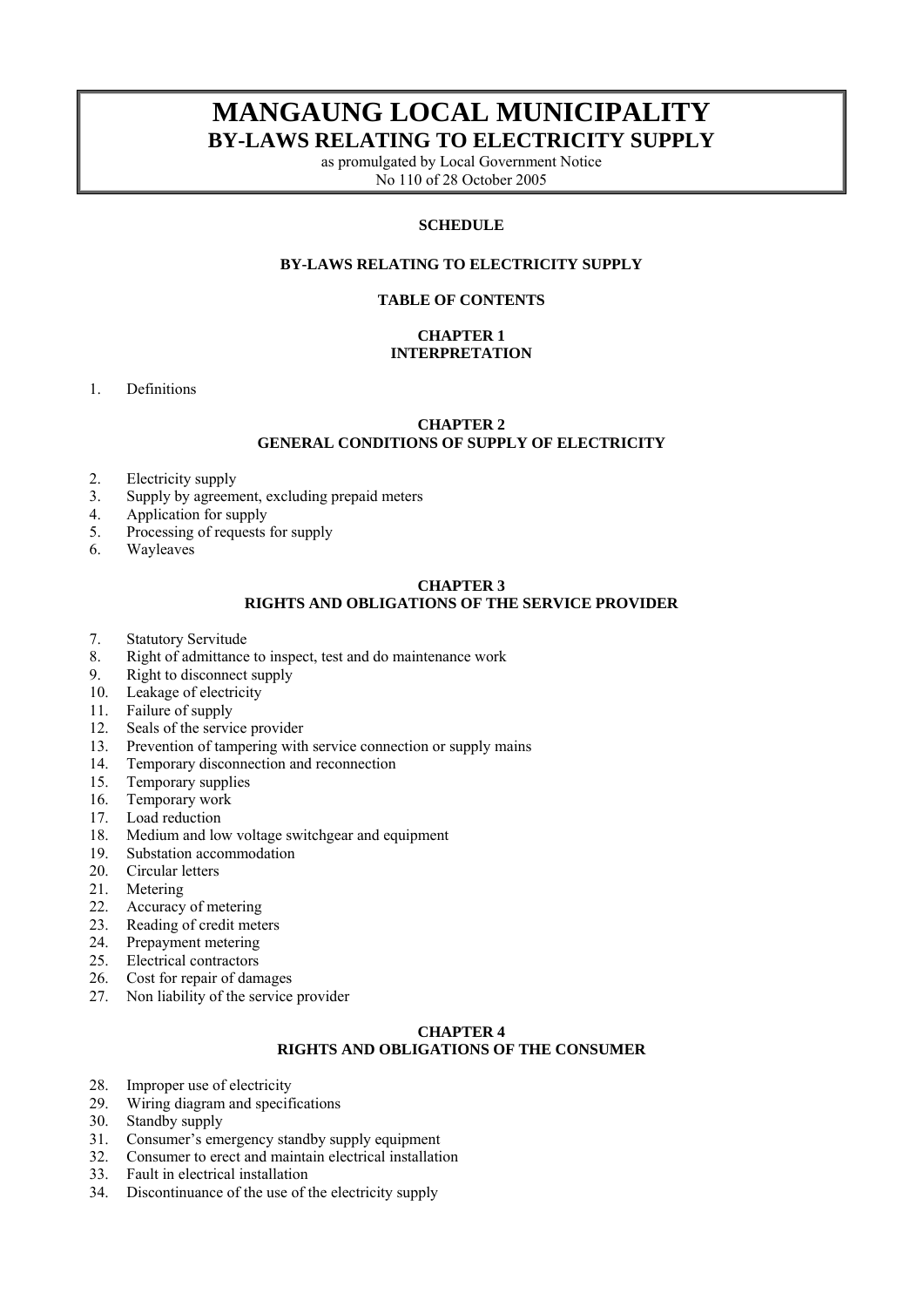- 35. Change of occupier
- 36. Service apparatus
- 37. Service connection
- 38. Metering accommodation
- 39. Load requirements
- 40. Load limitations
- 41. Supplies to motors
- 42. Power factor
- 43. Protection

### **CHAPTER 5 PROHIBITED CONDUCT**

- 44. Tampering with service connection or supply mains
- 45. Protection of service provider's supply mains
- 46. Unauthorised connections
- 47. Unauthorised reconnections
- 48. Interference with other person's electrical equipment
- 49. Refusal or failure to give information
- 50. Refusal of admittance

### **CHAPTER 6 PAYMENTS AND FEES**

- 51. Electricity tariffs and fees
- 52. Deposits
- 53. Payment of charges
- 54. Interest on overdue accounts

#### **CHAPTER 7 MISCELLANNEOUS**

- 55. Service of notice
- 56. Compliance with notices
- 57. Principles of the resale of electricity
- 58. Offenses and penalties
- 59. Repeal
- 60. Short title and commencement

### **CHAPTER 1 INTERPRETATION**

### **1. Definitions**

(1) In this by-law, unless inconsistent with the context-

**"accredited person"** means a person registered in terms of the Installation Regulations as an electrical tester for single phase, an installation electrician or a master installation electrician, as the case may be;

**"applicable standard specification"** means the standard specifications generally accepted by electrical practitioners as standard in the electricity environment;

**"certificate of compliance"** means a certificate in the form prescribed in the Installation Regulations, issued by an accredited person in respect of an electrical installation or part of an electrical installation;

**"consumer"** in relation to premises means:

- (a) any occupier thereof or any other person with whom the Service provider has contracted to supply or is actually supplying electricity thereat; or
- (b) if such premises are not occupied, any person who has a valid existing agreement with the Service provider for the supply of electricity to such premises; or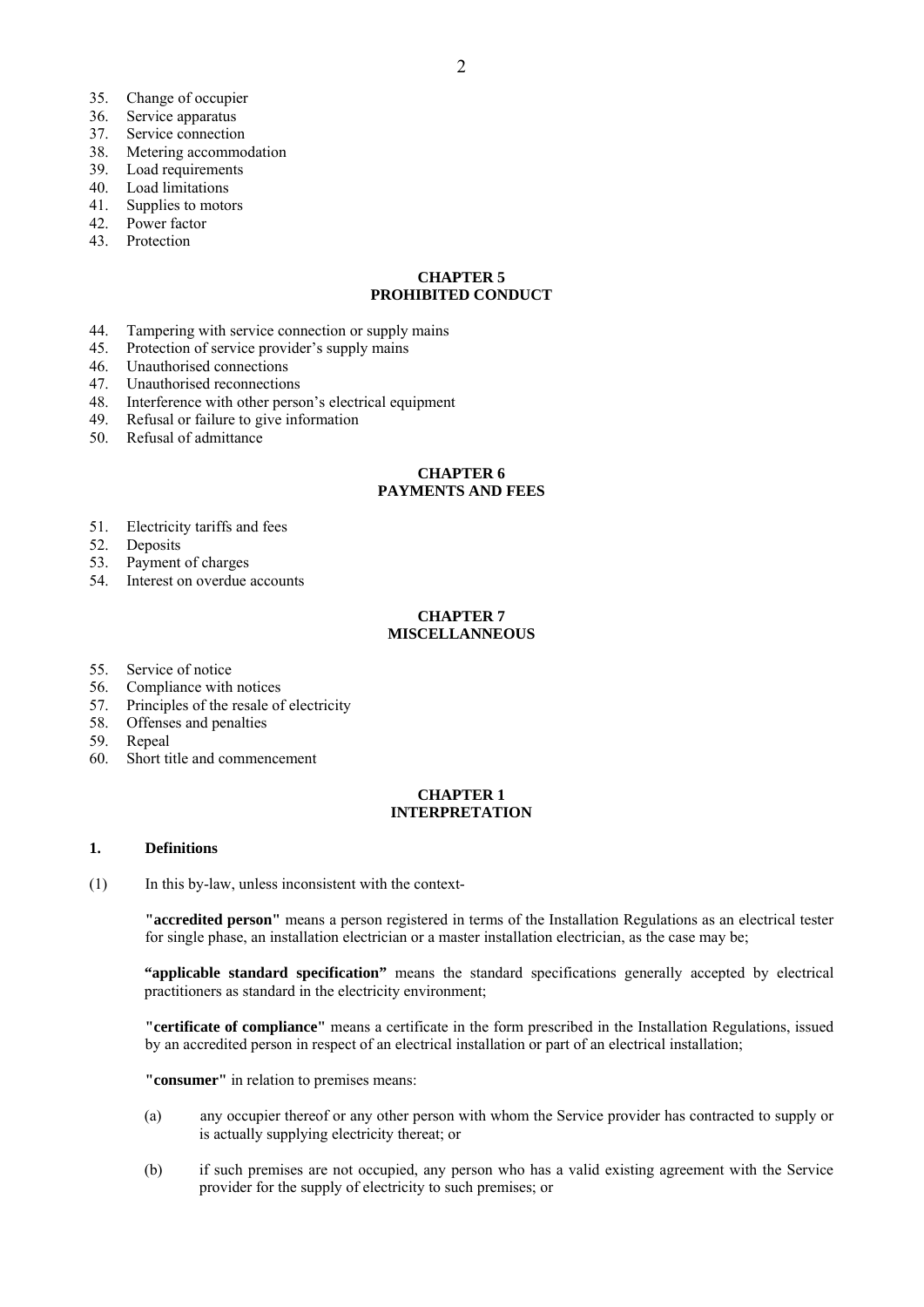(c) if there is no such person or occupier, the owner of the premises;

**"credit meter"** means a meter where an account is issued subsequent to the consumption of electricity;

**"electrical contractor"** means a person who undertakes to perform electrical installation work on behalf of any other person, but excluded an employee of such first-mentioned person;

**"electrical installation"** means any machinery, in or on any premises, used for the transmission of electricity from a point of control to a point of consumption anywhere on the premises, including any article forming part of such an installation irrespective of whether or not it is part of the electrical circuit, but excluding :

- (a) any machinery of the Service provider related to the supply of electricity on the premises;
- (b) any machinery used for the transmission of electricity of which the voltage shall not exceed 50 V where such electricity is not derived from the main supply of the Service provider;
- (c) any machinery which transmits electrical energy in telecommunication, television of radio circuits;
- (d) an electrical installation on a vehicle, vessel, train or aircraft.

**"electricity supply"** means the supply of electricity by the service provider to a consumer by connecting the electrical installation to the point of supply;

**"high voltage"** means the set of nominal voltage levels that are used in power systems for bulk transmission of electricity in the range of  $44kV <$  Un  $\leq 220kV$ ;

**"Installation Regulations"** means the Electrical Installation Regulations published in Government Gazette No R2920 of 23 October 1992;

**"low voltage"** means the set of nominal voltage levels that are used for the distribution of electricity and whose upper limit is generally accepted to be an a.c. voltage of 1000V ( or a d.c. voltage of 1500 V);

**"the law"** means any applicable law, proclamation, ordinance, act of parliament or enactment having force of law;

**"medium voltage"** means the set of nominal voltage levels that lie above low voltage and below high voltage in the range of 1 kV  $\leq$  Un  $\leq$  44 kV;

**"meter"** means a device, owned by the service provider, which records the demand and the electrical energy consumed and includes conventional and prepayment meters;

**"motor load, total connected"** means the sum total of the kW input ratings of all the individual motors connected to an electrical installation;

**"motor rating"** means the maximum continuous kW output of a motor as stated on the maker's rating plate;

**"motor starting current"** in relation to alternating current motors means the root mean square value of the symmetrical current taken by a motor when energised at its rated voltage with its starter in the starting position and the rotor locked;

**"municipality"** means the Mangaung Local Municipality, and when referred to as-

- (a) a legal entity, means Mangaung Local Municipality as described in section 2 of the Local Government: Municipal Systems Act, 2000(Act No. 32 of 2000); and
- (b) a geographic area, means the municipal area of the Mangaung Local Municipality as determined from time to time in terms of the Local Government : Municipal Demarcation Act, 1998 (Act No 27 of 1998);

**"NER"** means the National Electricity Regulator contemplated in the Electricity Act, 1987 (Act No.41 of 1987);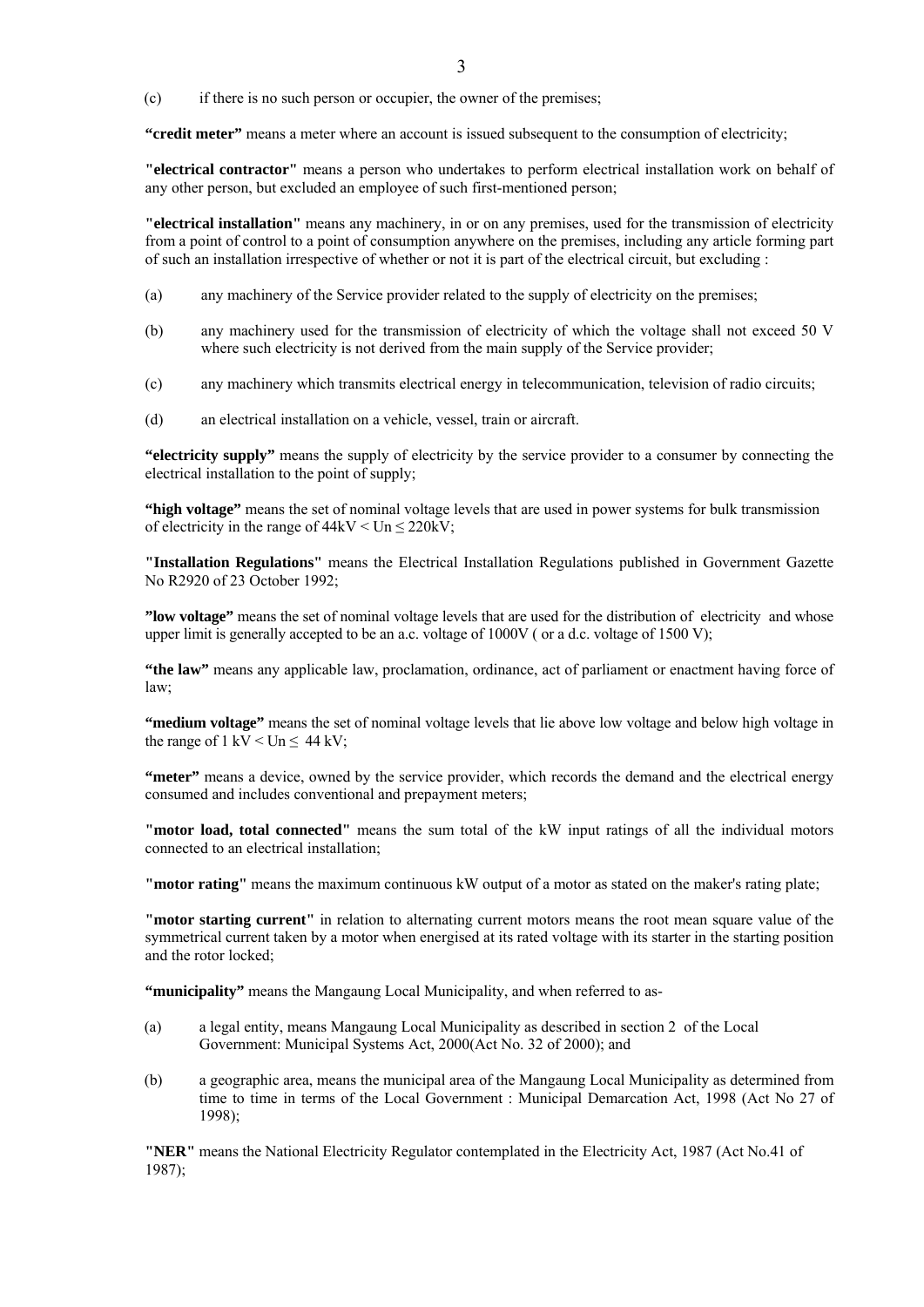**"NRS 047"** means the national rationalised specification NRS 047-1:1999 - Electricity supply - Quality of service Part 1: Minimum standards, as amended from time to time:

"**NRS 048**" means the national rationalised specifications NRS 048-1:1996-Electricity supply Quality of supply Part 1, NRS 048-2:1996 – Electricity supply - Quality of supply Part 2, NRS 048-3:1998 - Electricity supply -Quality of supply Part 3, NRS 048-4:1999 - Electricity supply - Quality of supply Part 4, NRS 048- 5:1998 - Electricity supply - Quality of supply Part 5, as amended from time to time;

**"NRS 057"** means the national rationalised specification NRS 057-2.2000- Electricity metering Part 2: Minimum requirements, as amended from time to time;

**"occupier"** in relation to any premises means:

- (a) any person in actual occupation of such premises;
- (b) any person legally entitled to occupy such premises;
- (c) in the case of such premises being subdivided and let to lodgers or various tenants, the person receiving the rent payable by such lodgers or tenants, whether on his own account or as agent for any person entitled thereto or interested therein, or
- (d) any person in control of such premises or responsible for the management thereof, and includes the agent of any such person when he is absent from the Republic of South Africa or his whereabouts are unknown;

**"owner"** in relation to premises means the person in whom is vested the legal title thereto: Provided that:

- (a) in the case of immovable property-
	- (i) leased for a period of not less than 30 years, whether the lease is registered or not, the lessee thereof, or
	- (ii) beneficially occupied under a servitude or right analogous thereto, the occupier thereof;
- (b) if the owner as hereinbefore defined-
	- (i) is deceased or insolvent, has assigned his estate for the benefit of his creditors, has been placed under curatorship by order of court or is a company being wound up or under judicial management, the person in whom the administration of such property is vested as executor, administrator, trustee, assignee, curator, liquidator or judicial manager, as the case may be, or
	- (ii) is absent from the Republic of South Africa, or if his address is unknown to the service provider, any person who as agent or otherwise receives or is entitled to receive the rent in respect of such property, and
- (c) if the service provider is unable to determine who such person is, the person who is entitled to the beneficial use of such property,

shall be deemed to be the owner thereof to the exclusion of the person in whom is vested the legal title thereto;

**"point of consumption"** means any point of outlet or the supply terminals of machinery which is not connected to a point of outlet and which converts electrical energy to another form of energy : Provided that in the case of machinery which has been installed for any specific purpose as a complete unit, the point of consumption shall be the supply terminals which have been provided on the unit of machinery for that purpose;

**"point of metering"** means the point at which the consumer's consumption of electricity is metered and which may be at the point of supply or at any other point on the distribution system of the Service provider or the electrical installation of the consumer, as specified by the Service provider or any duly authorised official of the Service provider: Provided that it shall meter all of, and only, the consumer's consumption of electricity;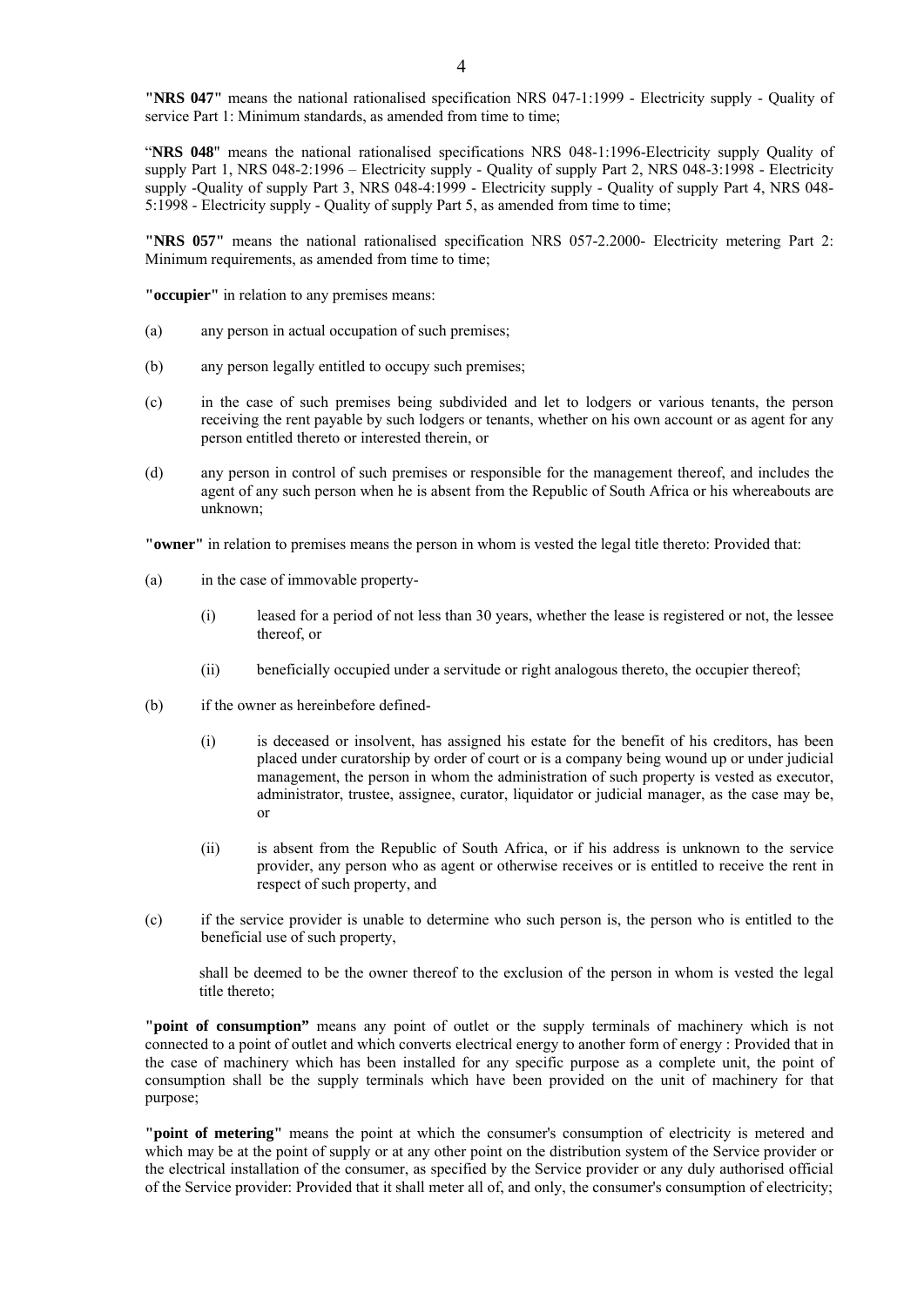**"point of supply**" means the point determined by the service provider or any duly authorised official of the service provider at which electricity is supplied to any premises by the service provider;

**"premises"** means any land or any building or structure above or below ground level and includes any vehicle, aircraft or vessel;

**"prepayment meter"** means a meter that can be programmed to allow the flow of pre-purchased amounts of energy in an electrical circuit;

**"SANS 10142-1**" means the code of practice SANS 10142-1/SABS 0142-1:2003 - The wiring of premises Part 1: Low-voltage installations, as issued by Standards South Africa of the South African Bureau of Standards, and as incorporated in the regulations and amended from time to time;

**"SANS 1019**" means the specification SANS 1019/SABS 1019:2001 – Standard voltages, currents and insulation levels for electricity supply, as issued by Standards South Africa of the South African Bureau of Standards and as amended from time to time;

**"SANS 1507"** means the specification SANS 1507/SABS 1507:2002 – Electric cables with extruded solid dielectric insulation for fixed installations (300/500 V to 1900/3 300 V), as issued by Standards South Africa of the South African Bureau of Standards and as amended from time to time;

**"service connection"** means all cables and equipment required to connect the supply mains to the electrical installation of the consumer at the point of supply;

**"service protective device"** means any fuse or circuit breaker installed for the purpose of protecting the service provider's equipment from overloads or faults occurring on the installation or on the internal service connection;

**"service provider"** means the municipality, its legal successors in title and its delegates, or in the event that the municipality has concluded a service delivery agreement with another person or institution which provides the right to such person or institution to supply electricity on behalf of the municipality, then it means that person or institution;

**"standby supply"** means an alternative electricity supply not normally used by the consumer;

**"supply mains"** means any part of the service provider's electricity network;

**"tariff"** means the service provider*'s* tariff of charges for the supply of electricity as determined from time to time by means of resolution;

**"token"** means the essential element of a prepayment metering system used to transfer information from a point of sale for electricity credit to a prepayment meter and *vice versa;*

**"voltage"** means the root-mean-square value of electrical potential between two conductors.

- (2) In these by-laws, unless the context indicates otherwise, words and expressions denoting the singular shall include the plural and vice versa, words and expressions denoting the male sex shall include the female sex and vice versa and reference to a natural person shall include a legal person and vice versa.
- (3) The headings and titles in this by-law shall not affect the construction thereof.

### **CHAPTER 2 GENERAL CONDITIONS OF SUPPLY OF ELECTRICITY**

### **2. Electricity supply**

- (1) Only the service provider shall supply or contract for the supply of electricity within the jurisdiction of the municipality.
- (2) The service provider will supply electricity subject to the conditions of the license issued to it by the NER and will furthermore specifically adhere to the stipulations of : NRS 047, NRS 048, NRS 057, SANS 10142-1, SANS 1019 and SANS 1057. Copies of these documents are obtainable from the South African Bureau of **Standards**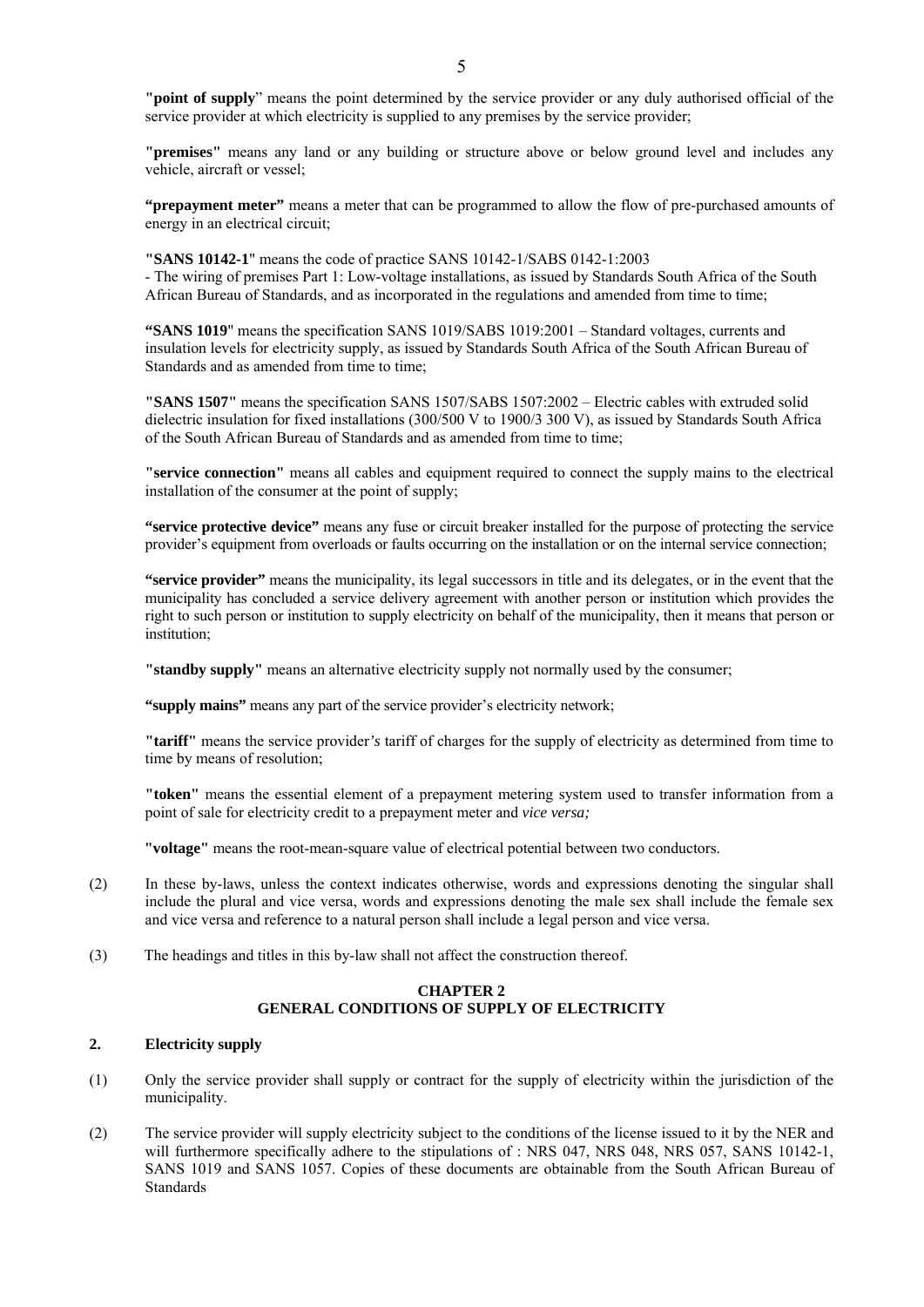(3) If at any time any consumer wants to test the service delivery levels of the service provider, enquiries into the stipulations of the NRS and SANS documents may be directed to the NER in this regard.

### **3. Supply by agreement, excluding prepaid meters**

- (1) No person shall use or be entitled to use electricity, unless or until such person have entered into an agreement in writing with the service provider for the supply of electricity, and such agreement together with the provisions of this by-law shall in all respects govern such supply: Provided that persons using prepayment electricity will not be required to complete the agreement stipulated in this section, but shall comply with the stipulations of section 24 of these by-laws.
- (2) If a person uses electricity without entering into an agreement with the service provider, he shall be liable for the cost of electricity used.

### **4. Application for supply**

- (1) Application for the supply of electricity shall be made in writing by the prospective consumer on the prescribed form obtainable at the offices of the service provider, and the estimated load, in kVA, of the installation, shall be stated therein. Such application shall be made as early as possible before the supply of electricity is required in order to facilitate the work of the service provider.
- (2) An application for an electricity supply for a period of less than one year shall be regarded as an application for a temporary supply of electricity and shall be considered at the discretion of the service provider or any duly authorised official of the service provider, which may specify any special conditions to be satisfied in such case, subject further to the stipulations of section 15.

### **5. Processing of requests for supply**

Applications for the supply of electricity will be processed and finalized as soon as possible, and in any event within a reasonable time as stipulated in NRS 047.

#### **6. Wayleaves**

- (1) The service provider may refuse to lay or erect a service connection above or below ground on any thoroughfare or land not vested in the service provider or on any private property, unless and until the prospective consumer shall have obtained and deposited with the service provider written permission granted by the owner of the said private property or by the person in whom is vested the legal title to the land or thoroughfare as aforesaid exists, as the case may be, authorising the laying or erection of a service connection thereon.
- (2) If such permission is withdrawn at any time or if the aforesaid private property or thoroughfare changes ownership and the new owner refuses to grant or continue such permission, the cost of any alteration required to be made to a service connection in order that the supply of electricity may be continued, and of any removal thereof which may become necessary in the circumstances, shall be borne by the consumer to whose premises the supply of electricity is required to be continued.

#### **CHAPTER 3 RIGHTS AND OBLIGATIONS OF THE SERVICE PROVIDER**

### **7. Statutory Servitude**

- (1) Subject to the provisions of subsection (3) the service provider may within the municipality :
	- (a) provide, establish and maintain electricity services;
	- (b) acquire, construct, lay, extend, enlarge, divert, maintain, repair, discontinue the use of, close up and destroy electricity supply mains;
	- (c) construct, erect or lay any electricity supply main on, across, through, over or under any street or immovable property and the ownership of any such main shall vest in the service provider;
	- (d) do any other thing necessary or desirable for or incidental, supplementary or ancillary to any matter contemplated by paragraphs (a) to (c).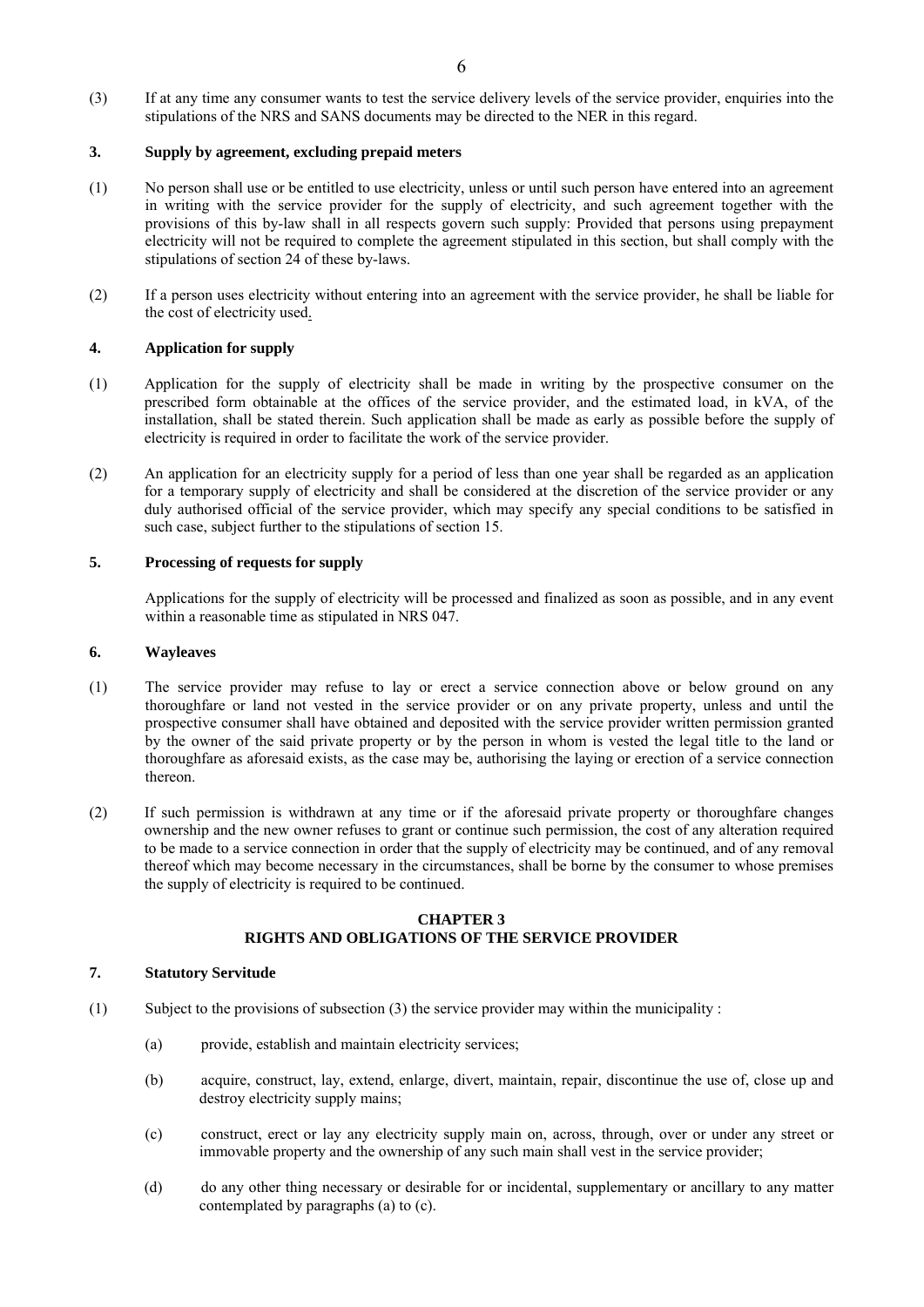- (2) If the service provider constructs, erects or lays any electricity supply main on, across, through, over or under any street or immovable property not owned by the service provider or under the control of or management of the service provider it shall pay to the owner of such street or property compensation in an amount agreed upon by such owner and the service provider or, in the absence of agreement, as determined either by arbitration or a court of law.
- (3) The service provider shall, before commencing any work other than repairs or maintenance on or in connection with any electricity supply main on immovable property not owned by the service provider or under the control or management of the service provider, give the owner or occupier of such property reasonable notice of the proposed work and the date on which it proposes to commence such work.

### **8. Right of admittance to inspect, test and do maintenance work**

- (1) The service provider shall, through its employees, contractors and their assistants and advisers, have access to or over any property for the purposes of:
	- (a) doing anything authorised or required to be done by the service provider under this by-law or any other law;
	- (b) inspecting and examining any service mains and anything connected therewith;
	- (c) enquiring into and investigating any possible source of electricity supply or the suitability of immovable property for any work, scheme or undertaking of the service provider and making any necessary survey in connection therewith;
	- (d) ascertaining whether there is or has been a contravention of the provisions of this by-law or any other law*,* and
	- (e) enforcing compliance with the provisions of this by-law or any other law,
- (2) The service provider shall pay to any person suffering damage as a result of the exercise of the right of access contemplated by subsection (1), except where the service provider is authorised to execute on the property concerned any work at the cost of such person or some other person or to execute on such property any work and recover the cost thereof from such person or some other person, compensation in such amount as may be agreed upon by the service provider and such person or, in the absence of agreement, as may be determined by arbitration or court of law.
- (3) An employee of the service provider authorised thereto by the service provider may, by notice in writing served on the owner or occupier of any property, require such owner or occupier to provide, on the day and at the hour specified in such notice, access to such property to a person and for a purpose referred to in subsection  $(1)$ .
- (4) The service provider may gain access to or over any property without notice and may take whatever action as may, in its opinion, be necessary or desirable in consequence of the existence of a state of war or the occurrence of any calamity, emergency or disaster.

### **9. Right to disconnect supply**

- (1) The service provider shall have the right to disconnect the supply of electricity to any premises if the person liable to pay for such supply fails to pay any charge due to the service provider in connection with any supply of electricity which he may at any time have received from the service provider in respect of such premises, or, where any of the provisions of this by-law are being contravened, provided the service provider has given the person 14 (fourteen) days notice to remedy his default and the person has failed to remedy such default after notice has been given, or, in the case of a grave risk to person or property, or as envisaged in terms of section 44 of this by-laws, without notice. After disconnection for non-payment of accounts or the improper or unsafe use of electricity, the fee as prescribed by the service provider shall be paid.
- (2) In the case where an installation has been illegally reconnected on a consumer's premises after having been previously legally disconnected by the service provider, or in the case where the service provider's electrical equipment has been tampered with to prevent the full registration of consumption by the meter, the electricity supply may be terminated and the electrical installations may be physically removed from those premises.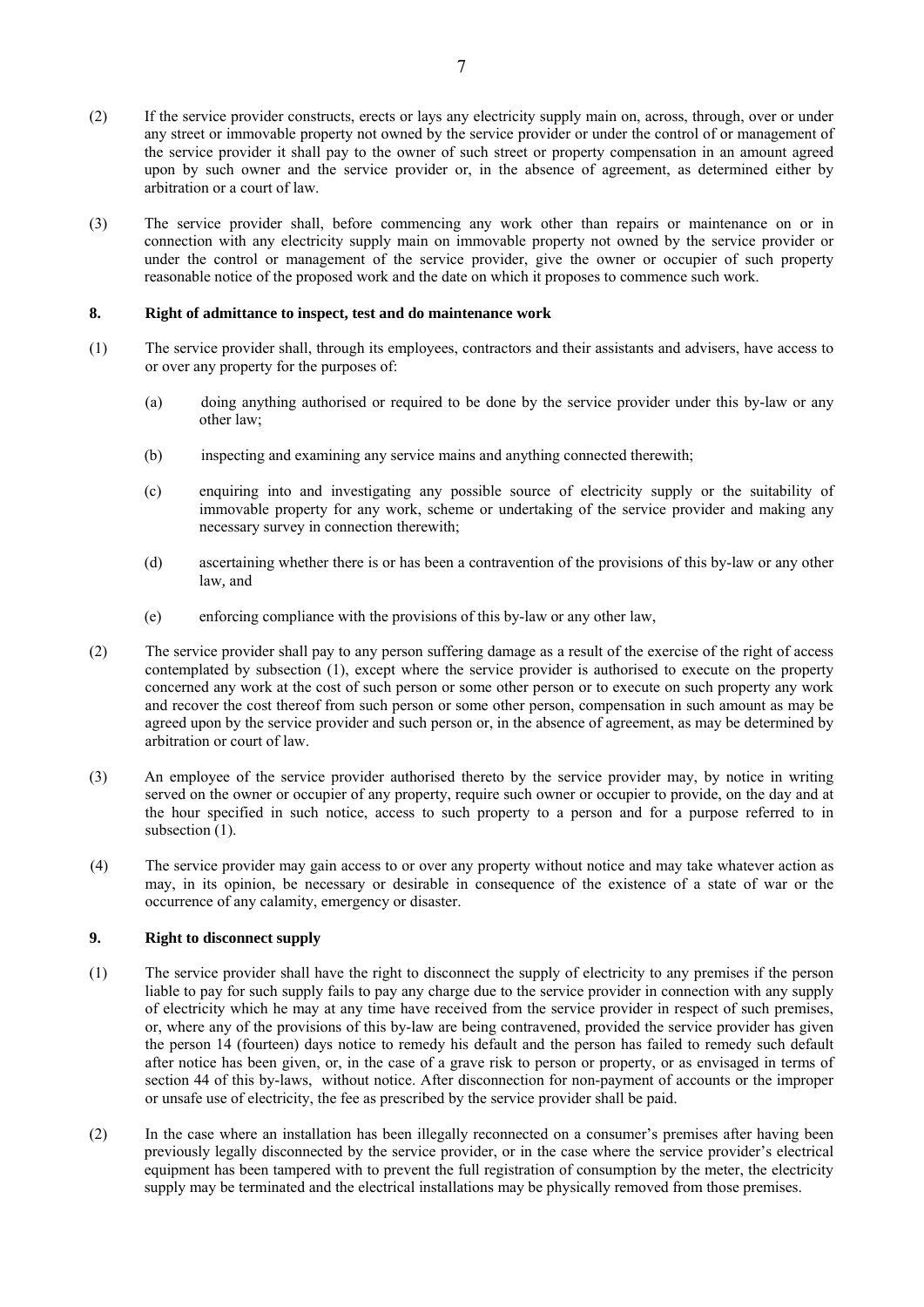(3) This section shall apply to prepayment meters where any of the provisions of this by-laws are contravened or, in the case of a grave risk to person or property, or as envisaged in terms of section 44 of this by-laws.

# **10. Leakage of electricity**

 Under no circumstances shall any rebate be allowed on the account for electricity supplied and metered in respect of electricity wasted owing to leakage or any other fault in the electrical installation.

# **11. Failure of supply**

 The service provider does not undertake to attend to a failure of supply of electricity due to a fault in the electrical installation of the consumer, except when such failure is due to the operation of the service protective device of the *s*ervice provider. When any failure of supply of electricity is found to be due to a fault in the electrical installation of the consumer or to the faulty operation of apparatus used in connection therewith, the service provider shall have the right to charge the consumer the fee as prescribed by the service provider for each restoration of the supply of electricity in addition to the cost of making good or repairing any damage which may have been done to the service main and meter by such fault or faulty operation as aforesaid.

# **12. Seals of the service provider**

 The meter, service protective devices and all apparatus belonging to the service provider shall be sealed or locked by a duly authorised official of the service provider, and no person not being an official of the service provider duly authorised thereto shall in any manner or for any reason whatsoever remove, break, deface, or tamper or interfere with such seals or locks.

# **13. Prevention of tampering with service connection or supply mains**

If the service provider decides that it is necessary or desirable to take special precautions in order to prevent tampering with any portion of the supply mains, service connection or service protective device or meter or metering equipment, the consumer shall either supply and install the necessary protection or pay the costs involved where such protection is supplied by the service provider.

# **14. Temporary disconnection and reconnection**

- (1) The service provider shall, at the request of the consumer, temporarily disconnect and reconnect the supply of electricity to the consumer's electrical installation upon payment of the fee as prescribed by the service provider for each such disconnection and subsequent reconnection.
- (2) In the event of the necessity arising for the service provider to effect a temporary disconnection and reconnection of the supply of electricity to a consumer's electrical installation and the consumer is in no way responsible for bringing about this necessity, the service provider shall waive payment of the fee hereinbefore referred to.
- (3) The service provider may only under exceptional circumstances temporarily disconnect the supply of electricity to any premises without notice, for the purpose of effecting repairs or carrying out tests or for any other legitimate purpose. In all other instances adequate notice shall be given.

# **15. Temporary supplies**

It shall be a condition of the provision of any temporary supply of electricity, as defined in this by-laws, that, if such supply is found to interfere with the efficient and economical supply of electricity to other consumers, the service provider shall have the right, with notice, or under exceptional circumstances without notice, to terminate such temporary supply at any time and, the service provider shall not be liable for any loss or damage occasioned by the consumer by such termination.

# **16. Temporary work**

 Electrical installations requiring a temporary supply of electricity shall not be connected directly or indirectly to the supply mains except with the prior written approval of the service provider. Full information as to the reasons for and nature of such temporary work shall accompany the application for the aforesaid approval, and the service provider may refuse such approval or may grant the same on such terms and conditions as it may desire.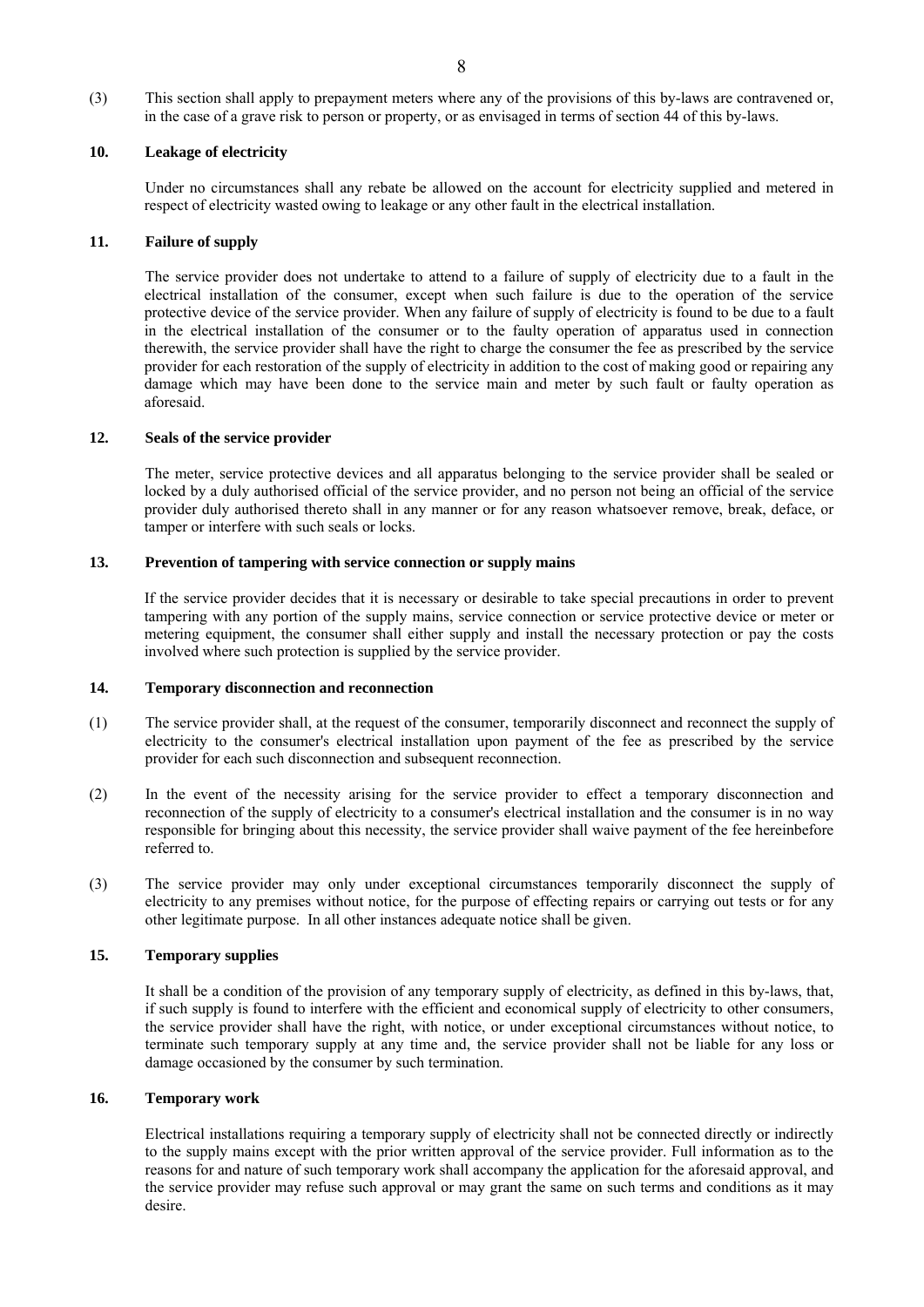### **17. Load reduction**

- (1) At times of peak load, or in an emergency, or when, in the opinion of the service provider, it is necessary for any reason to reduce the load on the electricity supply system of the service provider, the service provider may without notice interrupt and, for such period as the service provider may deem necessary, discontinue the electricity supply to any consumer's electrically operated thermal storage water heater or any specific appliance or the whole installation. The service provider shall not be liable for any loss or damage directly or consequentially due to or arising from such interruption and discontinuance of the electricity supply.
- (2) The service provider may install upon the premises of the consumer such apparatus and equipment as may be necessary to give effect to the provisions of subsection (1), and any duly authorised official of the service provider may at any reasonable time enter any premises for the purpose of installing, inspecting, testing adjusting or changing such apparatus and equipment.
- (3) Notwithstanding the provisions of subsection (2), the consumer or the owner, as the case may be, shall, when installing an electrically operated water storage heater, provide such necessary accommodation and wiring as the service provider may decide to facilitate the later installation of the apparatus and equipment referred to in subsection  $(2)$ .

### **18. Medium and low voltage switchgear and equipment**

- (1) In cases where a supply of electricity is given at either high, medium or low voltage, the supply and installation of the switchgear, cables and equipment forming part of the service connection shall, unless otherwise approved by the service provider or any duly authorised official of the service provider, be paid for by the consumer.
- (2) In the case of a medium voltage supply of electricity, all such equipment shall be approved by any duly authorised official of the service provider and installed by or under the supervision of any duly authorised official of the service provider.
- (3) No person shall operate medium voltage switchgear without the written authority of the service provider.
- (4) All earthing and testing of high or medium voltage equipment linked to the service provider's network shall be conducted by or under the supervision of an employee of the service provider.
- (5) In the case of a low voltage supply of electricity, the consumer shall provide and install a low voltage main switch or any other equipment required by the service provider or any duly authorised official of the service provider.

## **19. Substation accommodation**

- (1) The service provider may, on such conditions as may be deemed fit by the service provider or any duly authorised official of the service provider, require the owner to provide and maintain accommodation which shall constitute a substation and which shall consist of a separate room or rooms to be used exclusively for the purpose of housing medium voltage cables and switchgear, transformers, low voltage cables and switchgear and other equipment necessary for the supply of electricity requested by the applicant. The accommodation shall be situated at a point to which free, adequate and unrestricted access is available at all times for purposes connected with the operation and maintenance of the equipment.
- (2) The service provider reserves the right to supply its own networks from its own equipment installed in such accommodation, and if additional accommodation is required by the service provider, such additional accommodation shall be provided by the applicant at the cost of the service provider.

#### **20. Circular letters**

The service provider may from time to time issue circulars detailing the requirements of the service provider regarding matters not specifically covered in this by-laws but which are necessary for the safe, efficient operation and management of the supply of electricity.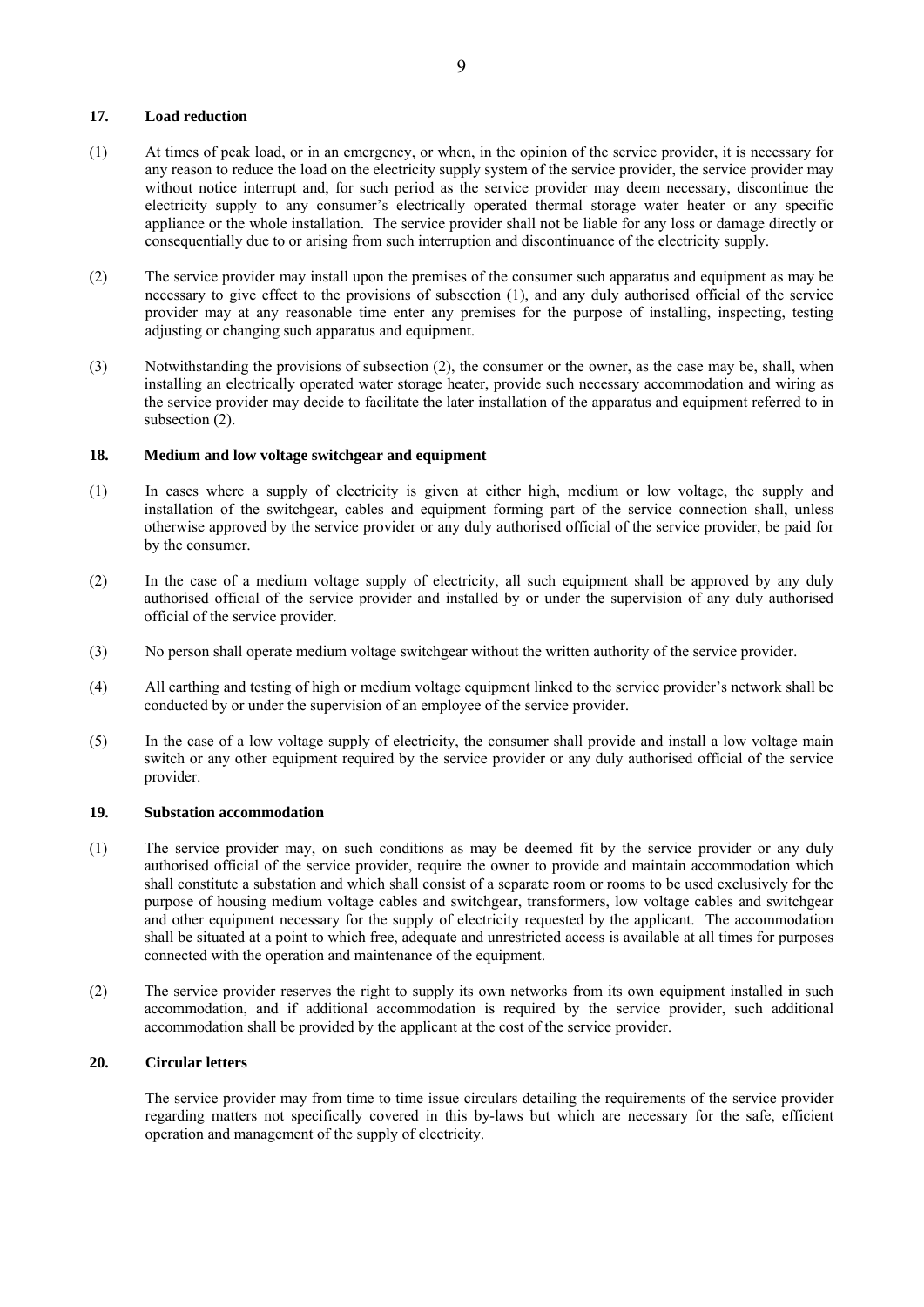### **21. Metering**

- (1) The service provider shall, at the consumer's cost in the form of a direct charge or prescribed fee, provide, install and maintain appropriately rated metering equipment at the point of metering for measuring the electricity supplied.
- (2) Except in the case of prepayment meters, the electricity used by a consumer during any metering period shall be ascertained by the reading of the appropriate meter or meters supplied and installed by the service provider and read at the end of such period except where the metering equipment is found to be defective, or the service provider invokes the provisions of section 25(2) of this by-law, in which case the consumption for the period shall be estimated.
- (3) Where the electricity used by a consumer is charged at different tariff rates, the consumption shall be metered separately for each rate.
- (4) The service provider reserves the right to meter the supply to any premises, blocks of shops and flats, tenement-houses and similar buildings for the buildings as a whole, or for individual units, or for groups of units.
- (5) No alterations, repairs or additions or electrical connections of any description shall be made on the supply side of the point of metering unless specifically approved in writing by the service provider or any duly authorised official of the service provider.

### **22. Accuracy of metering**

- (1) A meter shall be conclusively presumed to be registering accurately if its error, when tested in the manner prescribed in subsection (5) hereof, is found to be within the limits of error as provided for in the applicable standard specifications.
- (2) The service provider shall have the right to test its metering equipment. If it is established by test or otherwise that such metering equipment is defective, the service provider shall -
	- (a) in the case of a credit meter, adjust the account rendered;
	- (b) in the case of prepayment meters, render an account where the meter has been under-registering, or issue a free token where the meter has been over-registering in accordance with the provisions of subsection  $(6)$ .
- (3) The consumer shall be entitled to have the metering equipment tested by the service provider on payment of the prescribed fee. If the metering equipment is found not to comply with the system accuracy requirements as provided for in the applicable standard specifications, an adjustment in accordance with the provisions of subsections (2) and (6) shall be made and the aforesaid fee shall be refunded.
- (4) In case of a dispute, the service provider shall have the right at the consumer's cost, to have the metering equipment under dispute tested by an approved independent testing authority, and the result of such test shall be final and binding on both parties. If the metering equipment is found not to comply with the system accuracy requirements, the aforesaid fee shall be refunded.
- (5) Meters shall be tested in the manner as provided for in the applicable standard specifications.
- (6) When an adjustment is made to the electricity consumption registered on a meter in terms of subsection (2) or (3), such adjustment shall either be based on the percentage error of the meter as determined by the test referred to in subsection (5) or upon a calculation by the service provider from consumption data in its possession. Where applicable, due allowance shall be made, where possible, for seasonal or other variations which may affect the consumption of electricity.
- (7) When an adjustment is made as contemplated in subsection (6), the adjustment may not exceed a period of three years preceding the date on which the metering equipment was found to be inaccurate. The application of this section does not bar a consumer from claiming back overpayment for any longer period, up to a maximum of three years, where the consumer is able to prove the claim in the normal legal process.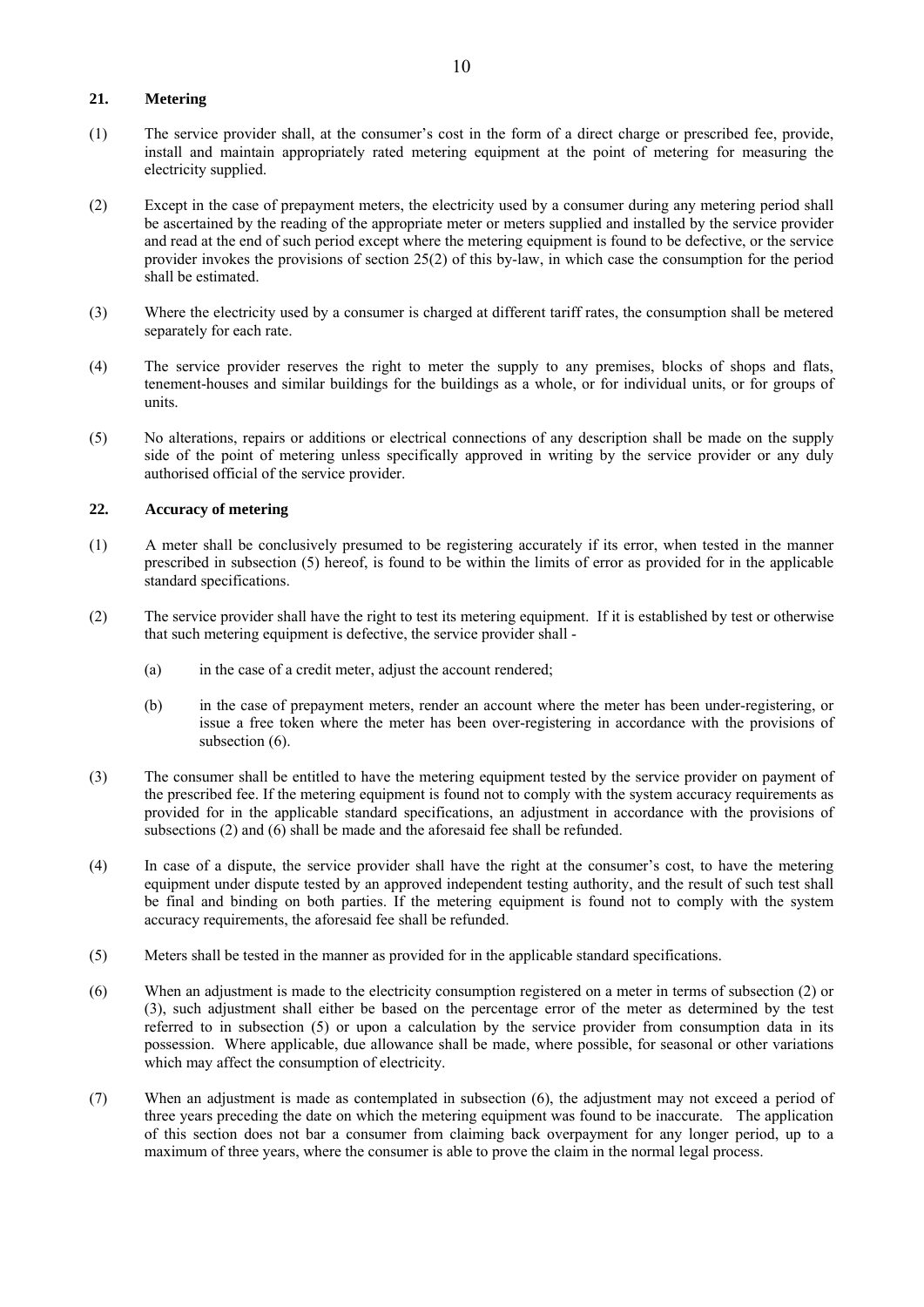- (8) Where the actual load of a consumer differs from the initial estimated load provided for under section 4(1) to the extent that the service provider deems it necessary to alter or replace its metering equipment to match the load, the costs of such alteration or replacement shall be borne by the consumer.
- (9) (a) Prior to the service provider making any upward adjustment to an account in terms of sub-section (6), the service provider shall -
	- (i) notify the consumer in writing of the monetary value of the adjustment to be made and the reasons therefore;
	- (ii) in such notification provide sufficient particulars to enable the consumer to submit representations thereon, and
	- (iii) call upon the consumer in such notice to provide it with reasons in writing, if any, within 21 days or such longer period as the service provider may permit why his account should not be adjusted as notified.
	- (b) Should the consumer fail to make any representations during the period referred to in sub-section  $9(a)$ (iii) the service provider shall be entitled to adjust the account as notified in sub-section  $9(a)$ (i).
	- (c) The service provider shall consider any reasons provided by the consumer in terms of sub-section (9)(a) and shall, if satisfied that a case has been made out therefore, adjust the account appropriately.
	- (d) If a duly authorized official of the service provider decides after having considered the representation made by the consumer that such representations do not establish a case warranting an amendment to the monetary value established in terms of sub-section (6), the service provider shall be entitled to adjust the account as notified in terms of sub-section  $9(a)(i)$ , subject to the consumer's right to appeal the decision of the official in terms of section 62 of the Local Government: Municipal Systems Act, 2000 (Act No 32 of 2000).

### **23. Reading of credit meters**

- (1) Unless otherwise prescribed, credit meters shall normally be read at intervals of one month and the fixed or minimum charges due in terms of the tariff shall be assessed accordingly. The service provider shall not be obliged to effect any adjustments to such charges.
- (2) If for any reason the credit meter cannot be read, the service provider may render an estimated account. The electrical energy consumed shall be adjusted in a subsequent account in accordance with the electrical energy actually consumed.
- (3) When a consumer vacates a property and a final reading of the meter is not possible, an estimation of the consumption may be made and the final account rendered accordingly.
- (4) If a special reading of the meter is desired by a consumer, this may be obtained upon payment of the prescribed fee.
- (5) If any calculating, reading or metering error is discovered in respect of any account rendered to a consumer, the error shall be corrected in subsequent accounts. Any such correction shall only apply in respect of accounts for a period of three years, preceding the date on which the error in the accounts was discovered, and shall be based on the actual tariffs applicable during the period. The application of this section does not prevent a consumer from claiming back overpayment for a period of up to three years where the consumer is able to prove the claim in the normal legal process.

### **24. Prepayment metering**

- (1) Persons wishing to have a prepayment meter installed on their property shall apply for such an installation in writing on the prescribed form obtainable at the office of the service provider. Such installation shall be for the cost of the consumer applying. No refund of the amount tendered for the purchase of electricity credit shall be given at the point of sale after initiation of the process by which the prepayment meter token is produced.
- (2) Copies of previously issued tokens for the transfer of credit to the prepayment meter may be issued at the request of the consumer.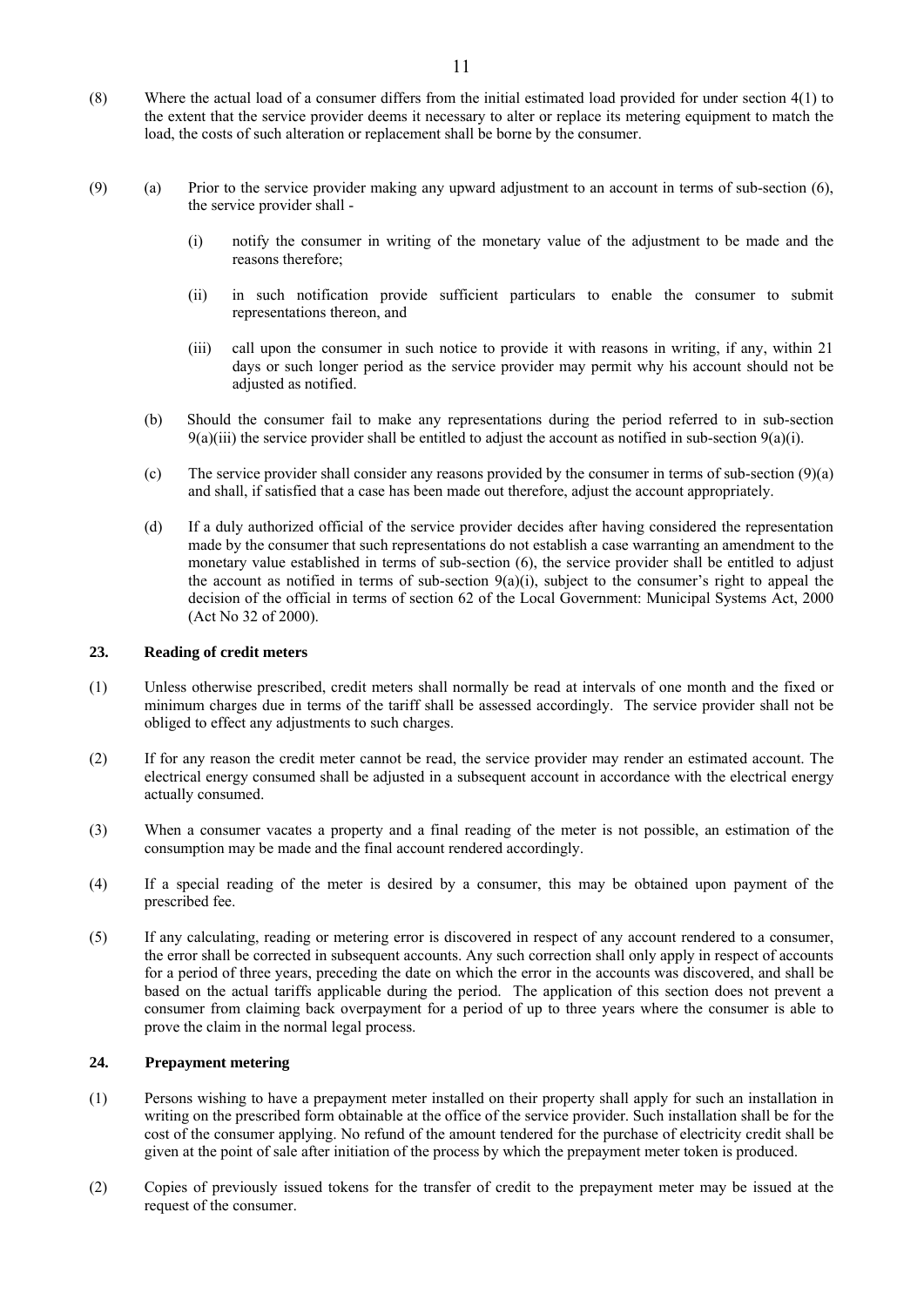- (3) When a consumer vacates any premises where a prepayment meter is installed, no refund for the credit remaining in the meter shall be made to the consumer by the service provider.
- (4) The service provider shall not be liable for the reinstatement of credit in a prepayment meter lost due to tampering with, the incorrect use of, the abuse of, or any other reason whatsoever of prepayment meters and tokens.
- (5) Where a consumer is indebted to the service provider for electricity consumed or to the service provider for any other service supplied by the service provider (including rates) or for any charges previously raised against him in connection with any service rendered, the service provider may deduct a percentage from the amount tendered to offset the amount owing to the *s*ervice provider, as set out in the subsection (1).
- (6) The service provider may, at its discretion, appoint vendors for the sale of credit for prepayment meters and shall not guarantee the continued operation of any vendor.
- (7) If a person uses prepayment electricity supply without completing the prescribed forms he shall be liable for the cost of electricity used as stated in section 35 of this bylaws.
- (8) Where prepayment meters are installed by the service provider with grants received from the National Government, no application forms shall be completed as referred to in subsection (1). It shall be deemed that the consumer applied for a prepayment meter and the by-laws shall apply mutatis mutandis to circumstances where the prepayment meters were installed by the service provider with funds received as grants.

### **25. Electrical Contractors**

- (1) Where an application for a new or increased supply of electricity has been made to the service provider, any duly authorised official of the service provider may at his discretion accept notification of the completion of any part of an electrical installation, the circuit arrangements of which permit the electrical installation to be divided up into well-defined separate portions, and such part of the electrical installation may, at the discretion of any duly authorised official of the service provider, be inspected, tested and connected to the supply mains as though it were a complete installation.
- (2) The examination, test and inspection that may be carried out at the discretion of the service provider or any duly authorised official of the service provider in no way relieves the electrical contractor or accredited person or the user or lessor, as the case may be, from his responsibility for any defect in the installation. Such examination, test and inspection shall not be taken under any circumstances (even where the electrical installation has been connected to the supply mains) as indicating or guaranteeing in any way that the electrical installation has been carried out efficiently with the most suitable materials for the purpose or that it is in accordance with this by-law or the safety standard, and the service provider shall not be held responsible for any defect or fault in such electrical installation.
- (3) The service provider shall not be held responsible for the work done by the electrical contractor or accredited person on a consumer's premises and shall not in any way be responsible for any loss or damage which may be occasioned by fire or by any accident arising from the state of the wiring on the premises.

### **26. Cost for repair of damages**

The service provider may repair and make good any damage done in contravention of this by-laws or resulting from a contravention of this by-laws. The cost of any such work carried out by the service provider which was necessary due to the contravention of this by-laws, shall be for the account of the person who acted in contravention of this by-laws.

### **27. Non-liability of the service provider**

- (1) The service provider shall not be liable for any loss or damage, direct or consequential, suffered or sustained by a consumer as a result of or arising from the cessation, interruption or any other abnormality of the supply of electricity, unless caused by negligence on the part of the service provider.
- (2) The service provider accepts no responsibility for any damages or loss originating from or in connection with the installation of an electrical installation or any alteration or addition thereto, or which originates from the condition of the electrical installation.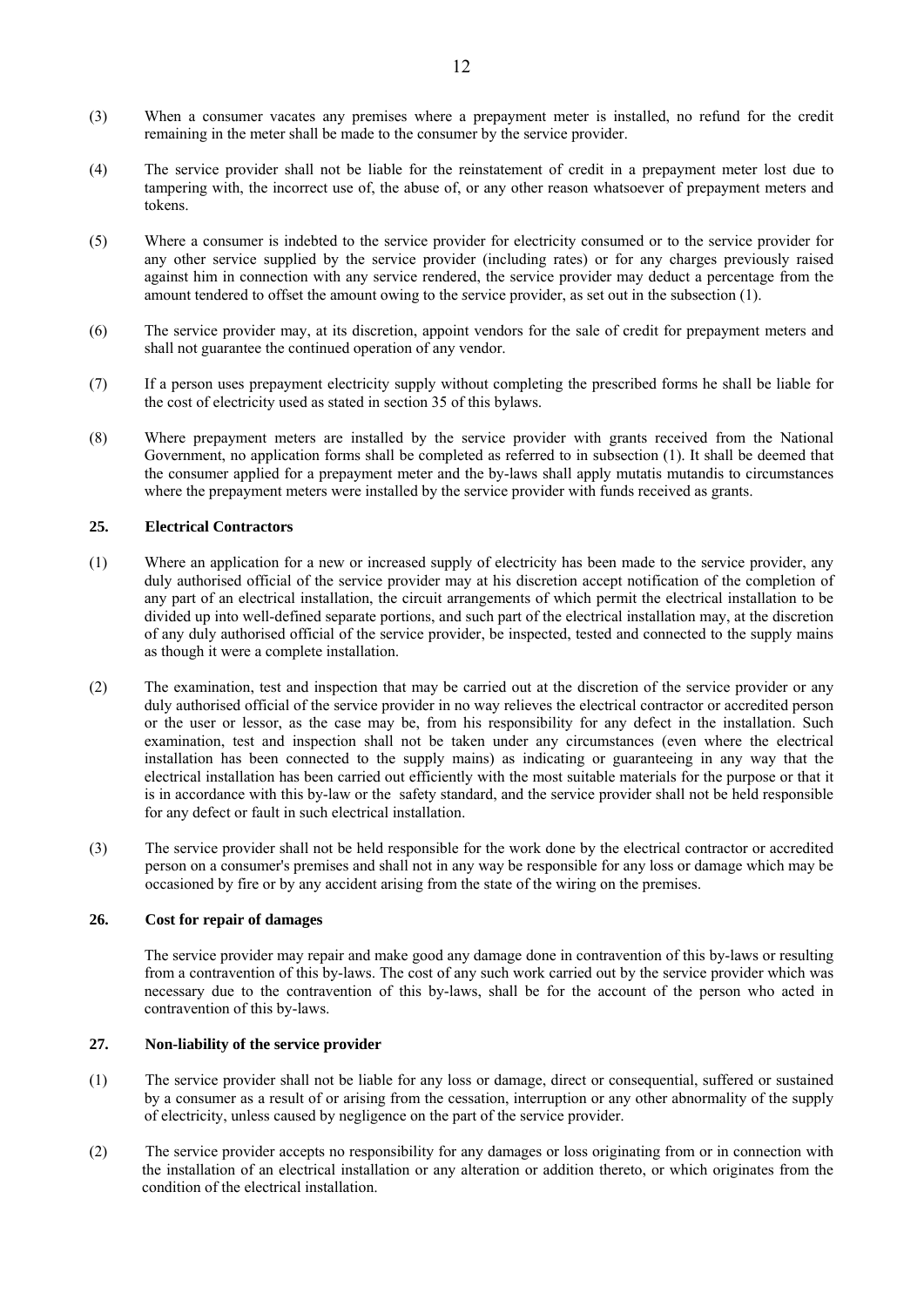### **CHAPTER 4 RIGHTS AND OBLIGATIONS OF THE CONSUMER**

#### **28. Improper use of electricity**

If the consumer uses the electricity for any purpose or deals with the electricity in any manner which the service provider has reasonable grounds for believing interferes in an improper or unsafe manner or is calculated to interfere in an improper or unsafe manner with the efficient supply of electricity to any other consumer, the service provider may, with or without notice, disconnect the electricity supply but such supply shall be restored as soon as the cause for the disconnection has been permanently remedied or removed. The fee as prescribed by the service provider for the disconnection and reconnection shall be paid by the consumer before the electricity supply is restored, unless if it can be shown that the consumer did not use or deal with the electricity in an improper or unsafe manner.

#### **29. Wiring diagram and specifications**

- (1) When more than one electrical installation or electricity supply from a common main or more than one distribution board or meter is required for any building or block of buildings, the wiring diagram of the circuits starting from the main switch and a specification shall on request be supplied to the service provider in duplicate for approval before the work commences.
- (2) Where an electrical installation is to be supplied from a substation on the same premises on which the current is transformed from high voltage, or from one of the substations of the service provider through mains separate from the general distribution system, a complete specification and drawings for the plant to be installed by the consumer shall, if so required, be forwarded to the service provider for approval before any material in connection therewith is ordered.

### **30. Standby supply**

 No person shall be entitled to a standby supply of electricity from the service provider for any premises having a separate source of electricity supply except with the written consent of the service provider and subject to such terms and conditions as may be laid down by the service provider.

### **31. Consumer's emergency standby supply equipment**

- (1) No emergency standby equipment provided by a consumer for his own operational requirements, shall be connected to any electrical installation without the prior written approval of the service provider. Application for such approval shall be made in writing and shall include a full specification of the equipment and a wiring diagram. The standby equipment shall be so designed and installed that it is impossible for the service provider's supply mains to be energized by means of a back-feed from such equipment. The consumer shall be responsible for providing and installing all such protective equipment.
- (2) Where by special agreement with the service provider, the consumer's standby generating equipment is permitted to be electrically coupled to, and run in parallel with the service provider's supply mains, the consumer shall be responsible for providing, installing and maintaining all the necessary synchronizing and protective equipment required for such safe parallel operation, to the satisfaction of the service provider.

#### **32. Consumer to erect and maintain electrical installation**

 Any electrical installation connected or to be connected to the supply mains, and any additions or alterations thereto which may be made from time to time, shall be provided and erected and maintained and kept in good order by the consumer at his own expense and in accordance with this by-law.

### **33. Fault in electrical installation**

- (1) If any fault develops in the electrical installation, which constitutes a hazard or danger to persons, livestock or property, the consumer shall immediately disconnect the electricity supply. The consumer shall without delay give notice thereof to the service provider and shall immediately take steps to remedy the fault.
- (2) The service provider may require the consumer to reimburse it for any expense to which it may be put in connection with a fault in the electrical installation.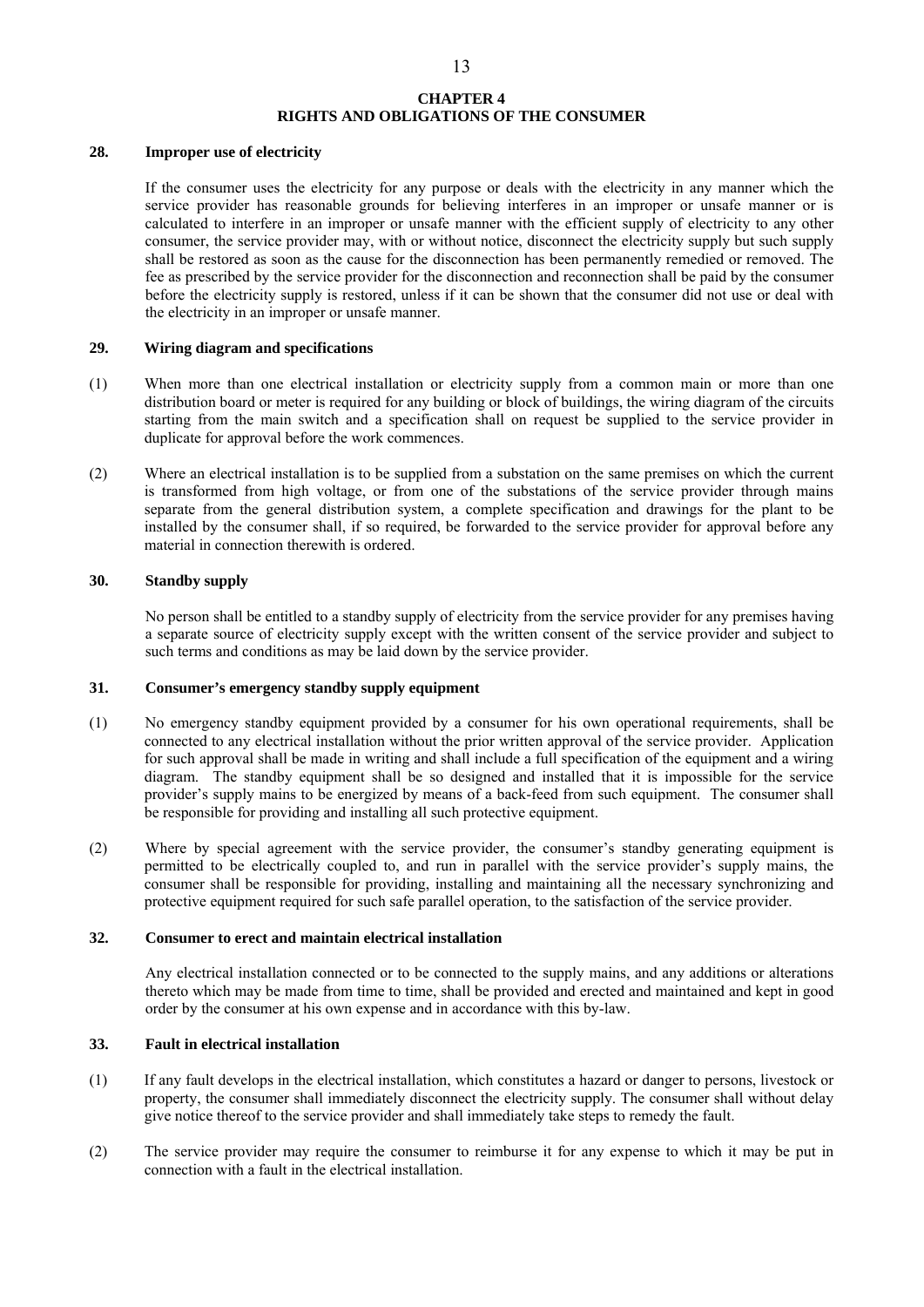# **34. Discontinuance of the use of electricity supply**

In the event of a consumer desiring to discontinue using the electricity supply, he shall give at least two full working days' notice in writing of such intended discontinuance to the service provider, failing which he shall remain liable for all payments due in terms of the tariff for the supply of electricity until the expiration of two full working days after such notice has been given.

### **35. Change of occupier**

- (1) A consumer vacating any premises shall give the service provider not less than two full working days' notice in writing of his intention to discontinue using the electricity supply, failing which he shall remain liable for such supply.
- (2) If the person taking over occupation of the premises desires to continue using the electricity supply, he shall make application in accordance with the provisions of sections 3 or 24 of this by-law, and if he fails to make application for an electricity supply within fourteen working days of taking occupation of the premises, the supply of electricity shall be disconnected, and he shall be liable to the service provider for the electricity supply from the date of occupation until such time as the supply is so disconnected.
- (3) Where premises are fitted with pre-payment meters any person occupying the premises at that time shall be deemed to be the consumer. Until such time as an application is made by this person for a supply of Until such time as an application is made by this person for a supply of electricity, in terms of section 24 of this by-law, he shall be liable for all charges and fees owed to the service provider for that metering point as well as any outstanding charges and fees whether accrued by that person or not.

### **36. Service apparatus**

- (1) The consumer shall be liable for all costs to the service provider arising from damage to or loss of any metering equipment, service protective device, service connection or other apparatus on the premises, unless such damage or loss is shown to have been occasioned by an Act of God or an act or omission of an employee of the service provider or caused by an abnormality in the supply of electricity to the premises.
- (2) If, during a period of disconnection of an installation from the supply mains, the service main, metering equipment or any other service apparatus, being the property of the service provider and having been previously used, have been removed without its permission or have been damaged so as to render reconnection dangerous, the owner or occupier of the premises, as the case may be, during such period shall bear the cost of overhauling or replacing such equipment.
- (3) Where there is a common metering position, the liability detailed in subsection (1) shall devolve on the owner of the premises.
- (4) The amount due in terms of subsection (1) shall be evidenced by a certificate from the service provider which shall be final and binding.

### **37. Service connection**

- (1) The consumer shall bear the cost of the service connection, as approved by the service provider.
- (2) Notwithstanding the fact that the consumer bears the cost of the service connection, ownership of the service connection, laid or erected by the service provider, shall vest in the service provider, the service provider shall be responsible for the maintenance of such service connection up to the point of supply. The consumer shall not be entitled to any compensation from the service provider in respect of such service connection.
- (3) The work to be carried out by the service provider at the cost of the consumer for a service connection to the consumer's premises shall be determined by the service provider or any duly authorised official of the service provider.
- (4) A service connection shall be laid underground, whether the supply mains are laid underground or erected overhead, unless an overhead service connection is specifically required by the service provider.
- (5) The consumer shall provide, fix and maintain on his premises such ducts, wire ways, trenches, fastenings and clearance to overhead supply mains as may be required by the service provider for the installation of the service connection.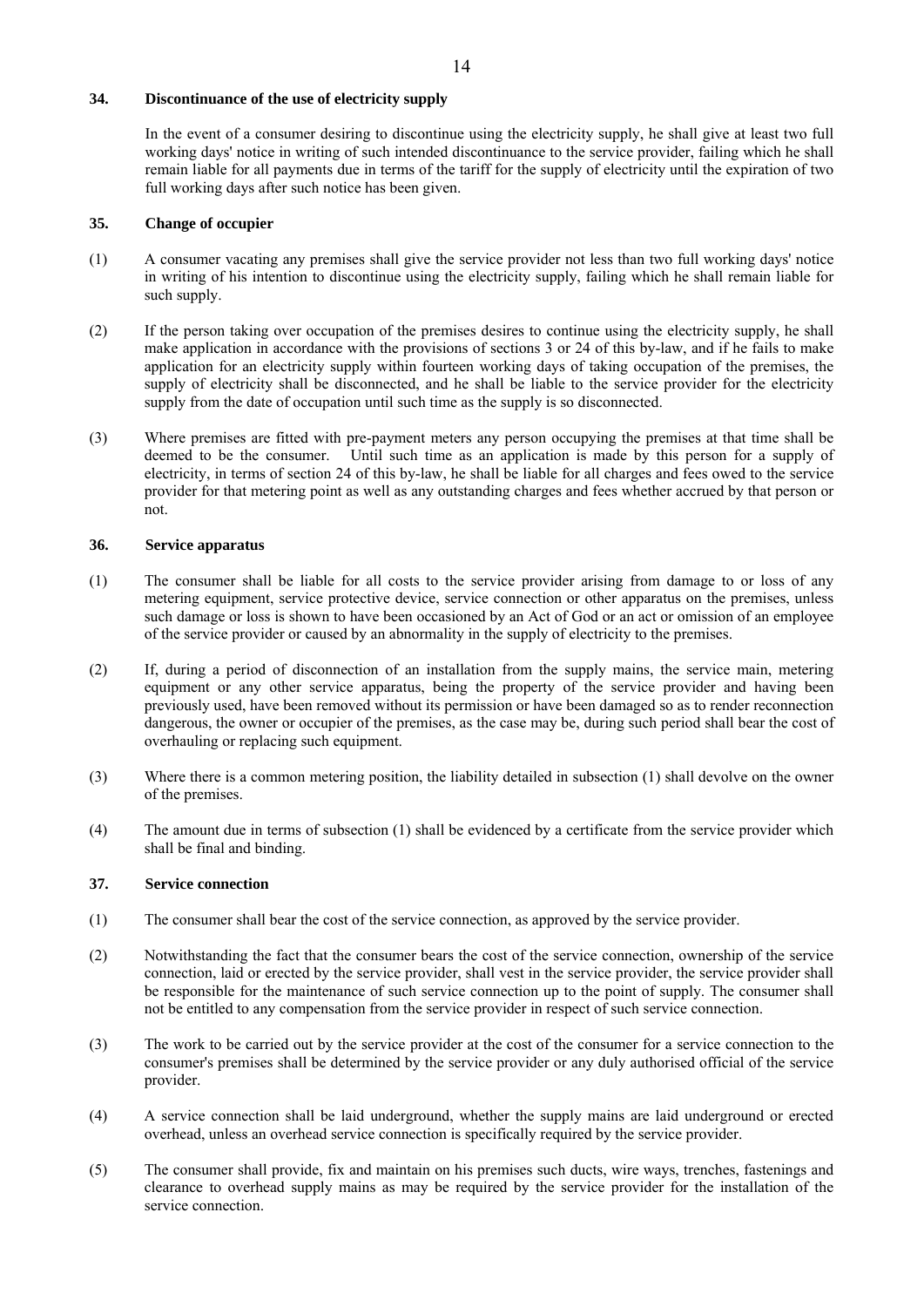- (6) The conductor used for the service connection shall have a cross-sectional area according to the size of the electrical supply but shall not be less than 10 mm² (copper or copper equivalent), and all conductors shall have the same cross-sectional area, unless otherwise approved by any duly authorised official of the service provider.
- (7) Unless otherwise approved, the service provider shall only provide one service connection to each registered erf. In respect of two or more premises belonging to one owner and situated on adjacent erven, a single bulk supply of electricity may be made available provided the erven are consolidated.
- (8) Any covers of a wire way carrying the supply circuit from the point of supply to the metering equipment shall be made to accept the seals of the service provider.
- (9) Within the mete box, the service conductor or cable, as the case may be, shall terminate in an un-obscured position and the conductors shall be visible throughout their length when cover plates, if present, are removed.
- (10) In the case of blocks of buildings occupied by a number of individual consumers, separate wire ways and conductors or cables shall be laid from the common metering room or rooms to each individual consumer in the blocks of buildings. Alternatively, if trunking is used, the conductors of the individual circuits shall be clearly identified (tied together every 1,5m) throughout their length.

### **38. Metering accommodation**

- (1) The consumer shall, if required by the service provider or any duly authorised official of the service provider, provide accommodation in an approved position, the meter board and adequate conductors for the service provider's metering equipment, service apparatus and protective devices. Such accommodation and protection shall be provided and maintained, to the satisfaction of the service provider, at the cost of the consumer or the owner, as the circumstances may demand, and shall be situated, in the case of credit meters, at a point to which free and unrestricted access shall be had at all reasonable hours for the reading of meters but at all times for purposes connected with the operation and maintenance of the service equipment. Access at all reasonable hours shall be afforded for the inspection of prepayment meters.
- (2) Where sub-metering equipment is installed, accommodation separate from the service provider's metering equipment shall be provided.
- (3) The consumer or, in the case of a common meter position, the owner of the premises shall provide adequate electric lighting in the space set aside for accommodating the metering equipment and service apparatus.
- (4) Where in the opinion of the service provider the position of the meter, service connection or protective devices is no longer readily accessible or becomes a course of danger to life or property or in any way becomes unsuitable, the service provider shall remove it to a new position, and the cost of such removal, which shall be carried out with reasonable dispatch, shall be borne by the consumer.
- (5) The accommodation for the service provider's metering equipment shall only include its own equipment. No apparatus other than that used in connection with the supply of electricity and use of electricity shall be installed or stored in such accommodation.

### **39. Load requirements**

Alternating current supplies shall be given as prescribed by the Electricity Act, 1987 (Act No 41 of 1987), and in the absence of a quality of supply agreement, it shall be as set out in applicable standard specification.

### **40. Load limitations**

- (1) Where the estimated load, calculated in terms of the safety standard, does not exceed 15 kVA, the electrical installation shall be arranged for a two-wire single-phase supply of electricity, unless otherwise approved by the service provider or any duly authorised official of the service provider.
- (2) Where a three-phase four-wire supply of electricity is provided, the load shall be approximately balanced over the three phases but the maximum out-of-balance load shall not exceed 15kVA, unless otherwise approved by the service provider or any duly authorised official of the service provider.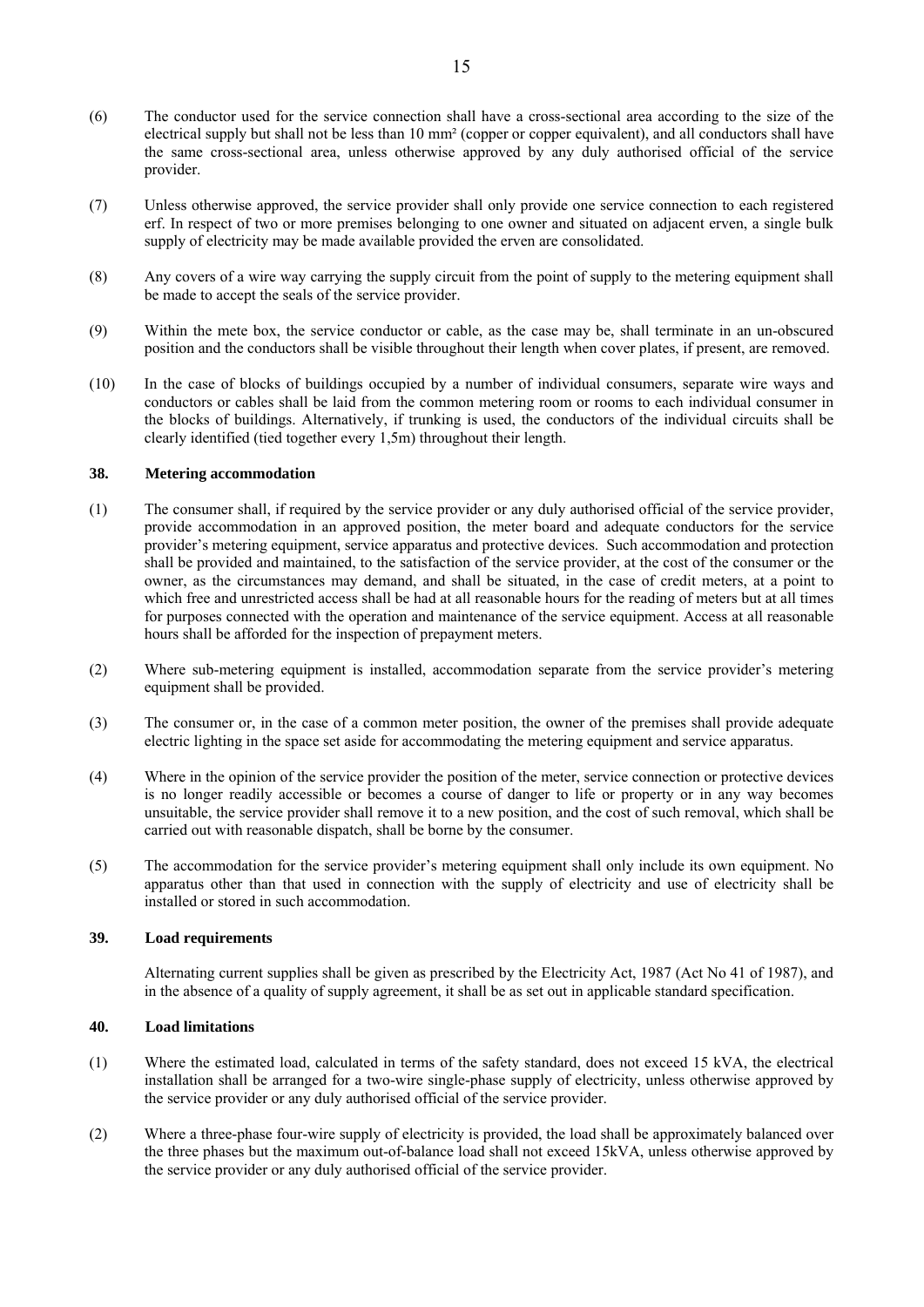(3) No current-consuming appliance, inherently single phase in character, with a rating which exceeds 15kVA shall be connected to the electrical installation without the prior approval of the service provider.

### **41. Supplies to motors**

 Unless otherwise approved by the service provider or any duly authorised official of the service provider, the rating of motors shall be limited as follows:

(1) Limited size for low voltage motors **:** 

 The rating of a low voltage single-phase motor shall be limited to 2kW and/or the starting current shall not exceed 70A. All motors exceeding these limits shall be wound for three phases at low voltage or such higher voltage as may be required.

(2) Maximum starting and accelerating currents of three-phase alternating current motors.

The starting current of three-phase low voltage motors permitted shall be related to the capacity of the consumer's service connection, as follows:

| Insulated service<br>cable, size in<br>$mm2$ , copper<br>equivalent<br>mm <sup>2</sup> | Maximum permissible<br>starting current<br>A | Maximum motor rating in kW |                      |                       |
|----------------------------------------------------------------------------------------|----------------------------------------------|----------------------------|----------------------|-----------------------|
|                                                                                        |                                              | Direct on line $(6x)$      | Star/Delta $(2,5 x)$ | Other means $(1,5 x)$ |
|                                                                                        |                                              | full-load current          | full-load current)   | full-load current)    |
|                                                                                        |                                              | kW                         | kW                   | kW                    |
| 16                                                                                     | 72                                           | 6                          | 13,5                 | 23                    |
| 25                                                                                     | 95                                           | 7,5                        | 18                   | 30                    |
| 35                                                                                     | 115                                          | 9                          | 22                   | 36,5                  |
| 50                                                                                     | 135                                          | 10                         | 25                   | 45                    |
| 70                                                                                     | 165                                          | 13                         | 31                   | 55                    |
| 95                                                                                     | <b>200</b>                                   | 16                         | 38                   | 67                    |
| 120                                                                                    | 230                                          | 18                         | 46                   | 77                    |
| 150                                                                                    | 260                                          | 20                         | 52                   | 87                    |

(3) Consumers supplied at medium voltage –

In an installation supplied at medium voltage the starting current of a low voltage motor shall be limited to 1,5 times the rated full-load current of the transformer supplying such a motor. The starting arrangement for medium voltage motors shall be subject to the approval of the Service provider.

### **42. Power factor**

- (1) If required by the service provider, the power factor of any load shall be maintained within the limits 0,85 lagging and 0,9975 leading.
- (2) Where, for the purpose of complying with sub-section (1), it is necessary to install power factor corrective devices, the consumer wishing to install such devices must first obtain written permission from the service provider by applying for permission on the prescribed forms. Such corrective devices shall, subject to subsection (3), be connected to the individual appliance terminals unless the correction of the power factor is automatically controlled.
- (3) The power factor corrective devices must consist of and contain the necessary filters, as required by the service provider
- (4) The service provider will, at the cost of the consumer, install such corrective devices.
- (5) The service provider may regulate load control by means of a high frequency (425/1050Hz).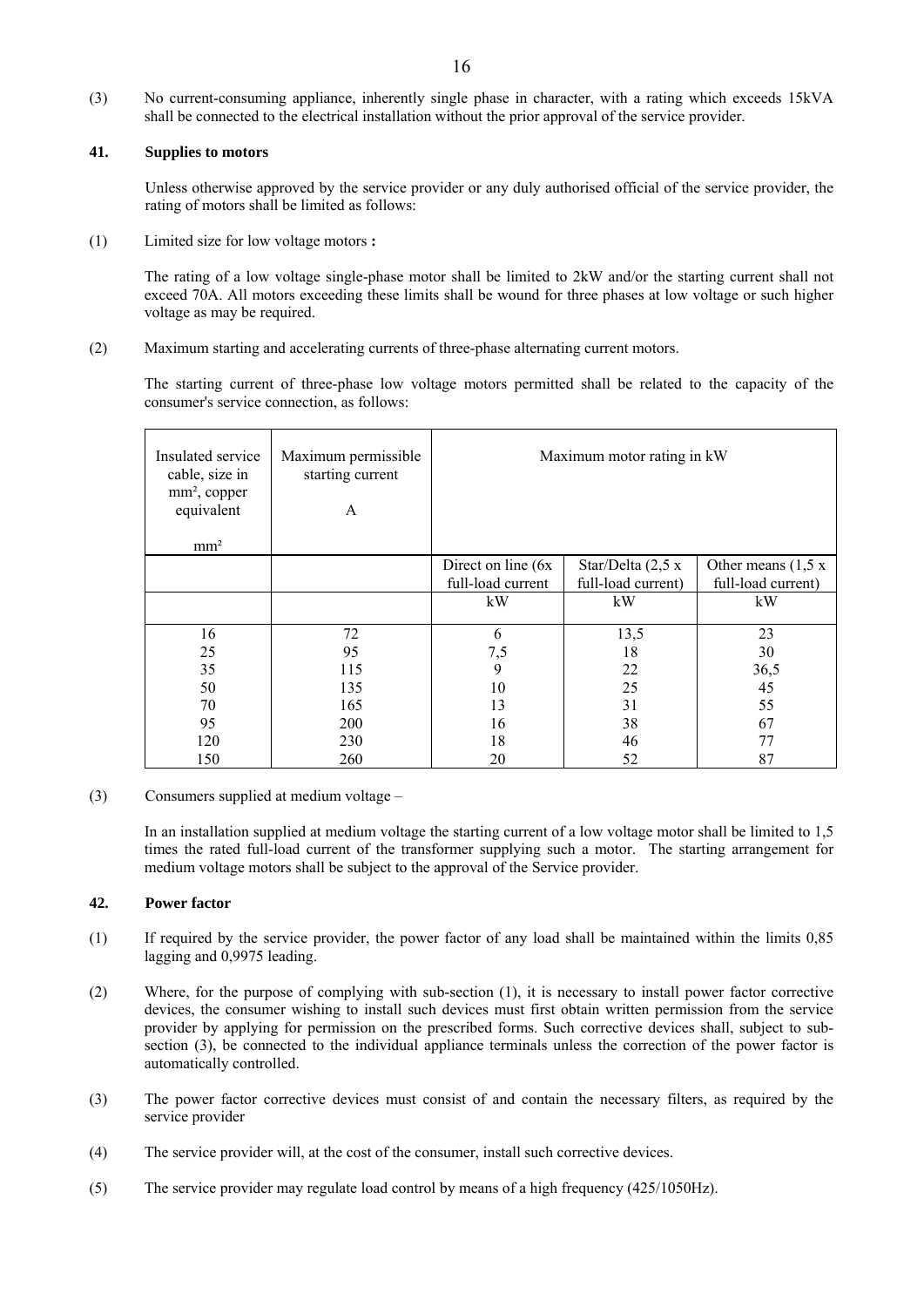### **43. Protection**

Electrical protective devices for motors shall be of such a design as effectively to prevent sustained over current and single phasing, where applicable.

### **CHAPTER 5 PROHIBITED CONDUCT**

#### **44. Tampering with service connection or supply mains**

- (1) No person shall in any manner or for any reason whatsoever tamper or interfere with any meter or metering equipment or service connection or service protective device or supply mains or any other equipment of the service provider.
- (2) Where prima facie evidence exists of a consumer or any person having contravened subsection(1), the service provider shall have the right to disconnect the supply of electricity immediately and without prior notice to the consumer. The person shall be liable for all fees and charges levied by the service provider for such disconnection.
- (3) Where a consumer or any person has contravened subsection(1) and such contravention has resulted in the meter recording less than the true consumption, the service provider shall have the right to recover from the consumer the full cost of his estimated consumption.

#### **45. Protection of service provider's supply mains**

- (1) No person shall, except with the consent of the service provider and subject to such conditions as may be imposed :
	- (a) construct, erect or lay, or permit the construction, erection or laying of any building, structure or other object, or plant trees or vegetation over or in such a position or in such a manner as to interfere with or endanger the supply mains
	- (b) excavate, open up or remove the ground above, next to, under or near any part of the supply mains
	- (c) damage, endanger, remove or destroy, or do any act likely to damage, endanger or destroy any part of the supply mains
	- (d) make any unauthorized connection to any part of the supply mains or divert or cause to be diverted any electricity there from.
	- (e) The owner or occupier shall limit the height of trees or length of projecting branches in the proximity of overhead lines or provide a means of protection which in the opinion of the service provider will adequately prevent the tree from interfering with the conductors should the tree or branch fall or be cut down. Should the owner fail to observe this provision the service provider shall have the right, after prior written notification, or at any time in an emergency, to cut or trim the trees or other vegetation in such a manner as to comply with this provision and shall be entitled to enter the property for this purpose.
- (2) The service provider may subject to obtaining an order of court demolish, alter or other wise deal with any building, structure or other object constructed, erected or laid in contravention with this by-laws.
- (3) The service provider may in the case of an emergency or disaster remove anything damaging, obstructing or endangering or likely to damage, obstruct, endanger or destroy any part of the electrical distribution system.

#### **46. Unauthorised connections**

No person other than a person specifically authorised thereto by the service provider in writing, shall directly or indirectly connect, attempt to connect or cause or permit to be connected any electrical installation or part thereof to the supply mains or service connection.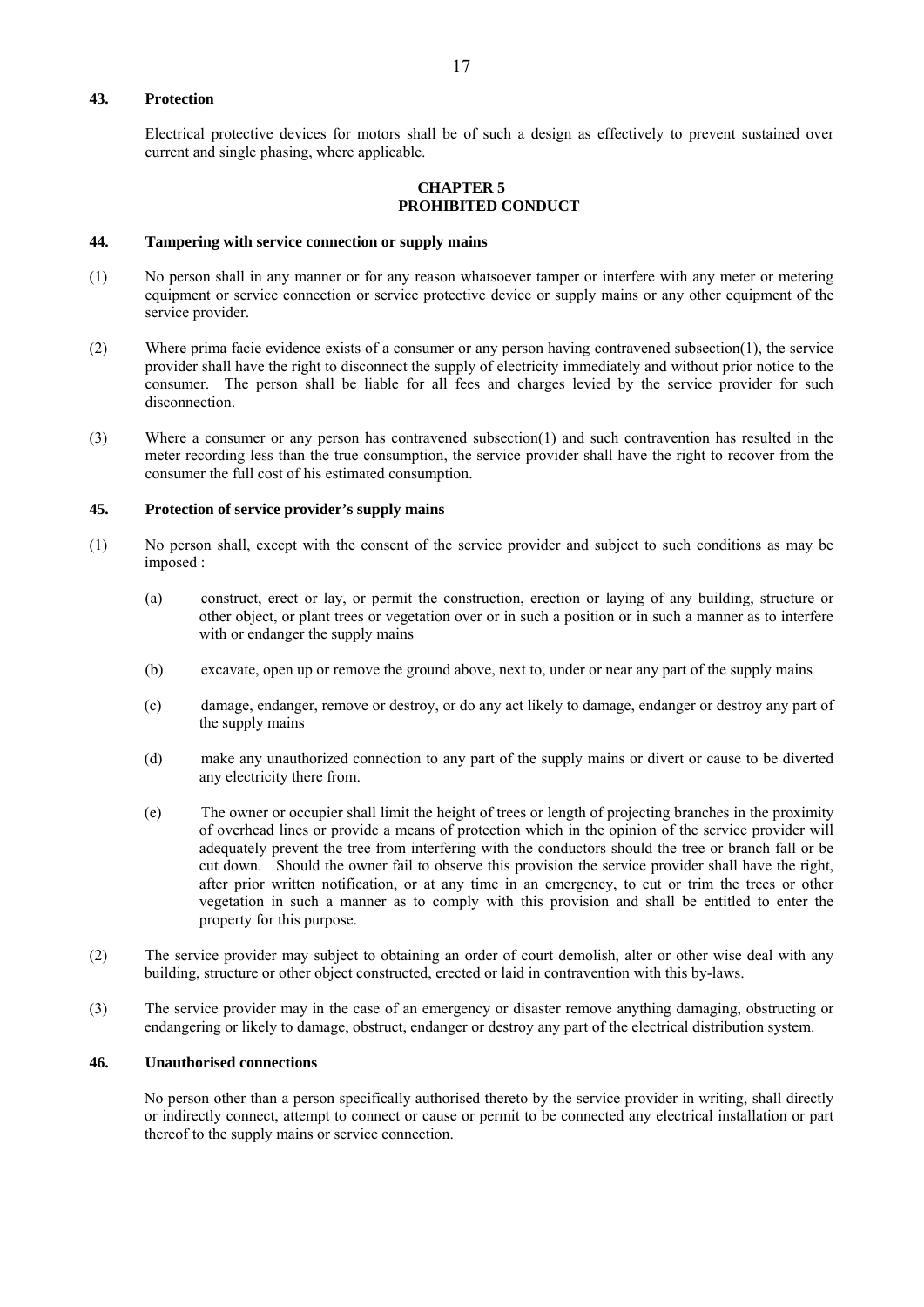### **47. Unauthorised reconnections**

- (1) No person other than a person specifically authorised thereto by the service provider in writing, shall reconnect, attempt to reconnect or cause or permit to be reconnected to the supply mains or service connection any electrical installation or installations which has or have been disconnected by the service provider.
- (2) Where the supply of electricity that has previously been disconnected is found to have been reconnected, the consumer using the supply of electricity shall be liable for all charges for electricity consumed between the date of disconnection and the date the electricity supply was found to be reconnected and any other charges raised in this regard. Furthermore, the service provider reserves the right to remove part or all of the supply equipment until such time as payment has been received in full. In addition, the consumer will be responsible for all the costs associated with the reinstatement of such supply equipment.
- (3) This section is also applicable to persons using prepayment electricity.

#### **48. Interference with other persons' electrical equipment**

- (1) No person shall operate electrical equipment having load characteristics which, singly or collectively, give rise to voltage variations, harmonic currents or voltages, or unbalanced phase currents which fall outside the applicable standard specification.
- (2) The assessment of interference with other persons' electrical equipment shall be carried out by means of measurements taken at the point of common coupling.
- (3) Should it be established that undue interference is in fact occurring, the consumer shall, at his own cost, install the necessary equipment to filter out the interference and prevent it reaching the supply mains.

### **49. Refusal or failure to give information**

No person shall refuse or fail to give such information as may be reasonably required of him by any duly authorised official of the service provider or render any false information to any such official regarding any electrical installation work completed or contemplated.

### **50. Refusal of admittance**

No person shall willfully hinder, obstruct, interfere with or refuse admittance to any duly authorised official of the service provider in the performance of his duty under this by-law or of any duty connected therewith or relating thereto.

### **CHAPTER 6 PAYMENTS AND FEES**

#### **51. Electricity tariffs and fees**

Copies of and information in respect of charges and fees may be obtained at the offices of the service provider.

#### **52. Deposits**

The service provider will require from the consumer to deposit a sum of money or to provide an approved bank guarantee, as security in payment of any charges which are due or may become due to the service provider. The amount of the deposit in respect of each electrical installation shall be determined by the service provider, and each such deposit may be increased if the service provider deems the deposit held to be inadequate. Such deposit shall not be regarded as being in payment or part payment of any accounts due for the supply of electricity for the purpose of obtaining any discount provided for in the electricity tariff referred to in this by-law. On cessation of the supply of electricity, the amount of such deposit, free of any interest, less any payments due to the service provider shall be refunded to the consumer.

### **53. Payment of charges**

(1) The consumer shall be liable for all charges listed in the prescribed tariff for the electricity service as approved by the service provider. A copy of the prescribed tariff is obtainable from the service provider.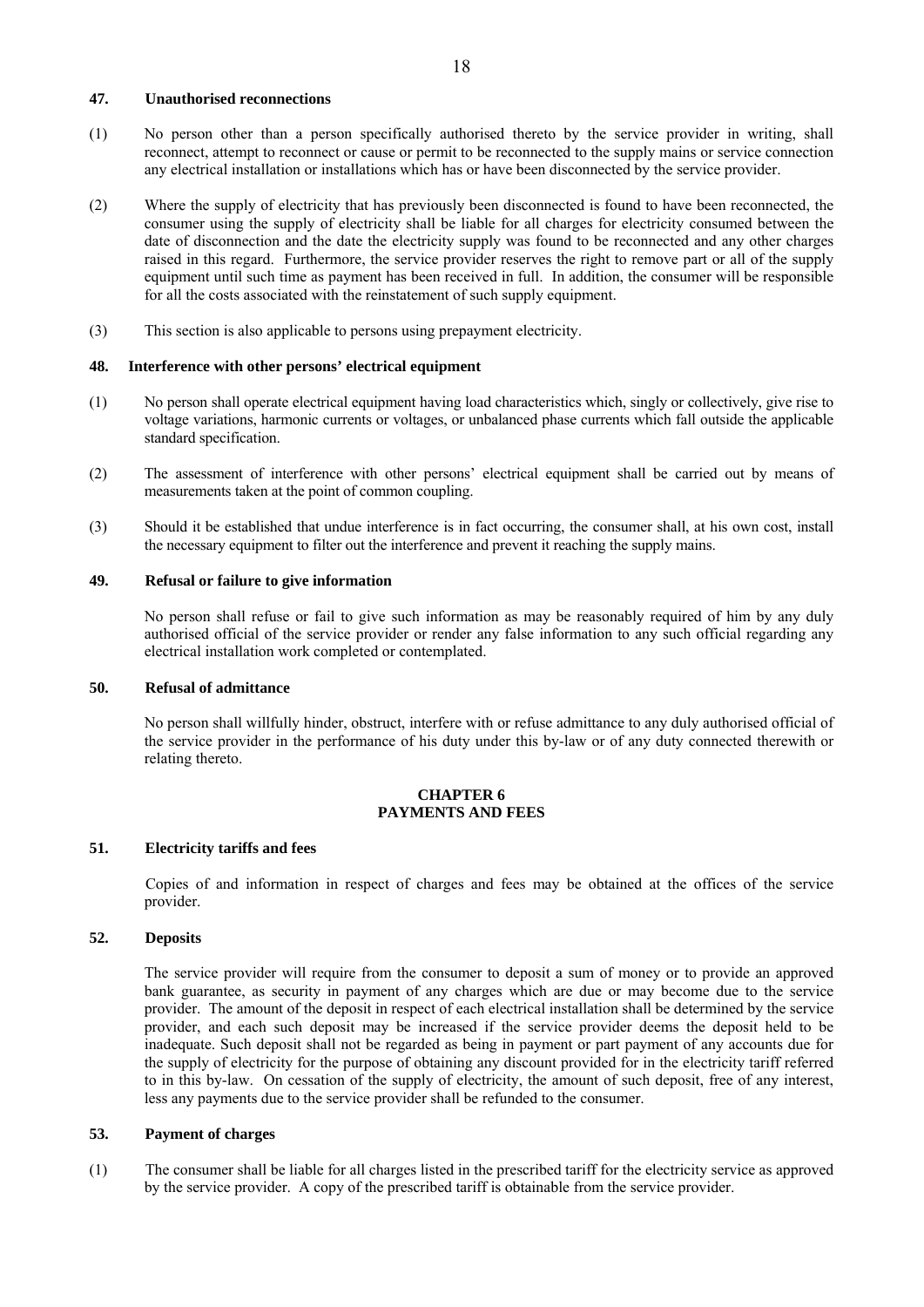- (2) All accounts shall be deemed to be payable when issued by the service provider and each account shall, on its face, reflect the due date and a warning indicating that the supply of electricity may be disconnected should the charges in respect of such supply remain unpaid after the due date.
- (3) An error or omission in any account or failure to render an account shall not relieve the consumer of his obligation to pay the correct amount due for electricity supplied to the premises and the onus shall be on the consumer to satisfy himself that the account rendered is in accordance with the prescribed tariff of charges in respect of electricity supplied to the premises.
- (4) No person may obstruct, hinder or interfere with a duly authorised official or authorized agent of the service provider, during the official or agent's visits to the premises to disconnect the supply of electricity in terms of subsection (2). Apart from contravening this subsection, the person so obstructing, hindering or interfering shall be liable to pay the prescribed fees for each visit necessary for the purpose of such disconnection.
- (5) After disconnection for non-payment of an account, the prescribed fees and any amounts due for electricity consumed shall be paid before the electricity supply is re-connected.

#### **54. Interest on overdue accounts**

The service provider may charge interest on accounts which are not paid by the due date appearing on the account, at an interest rate as approved by the service provider from time to time.

### **CHAPTER 7 MISCELLANNEOUS**

#### **55. Service of notice**

- (1) Any notice or other document that is served on any person in terms of this by-law is regarded as having been served:
	- (a) when it has been delivered to that person personally;
	- (b) when it has been left at that person's place of residence or business in the Republic with a person apparently over the age of sixteen years;
	- (c) when it has been posted by registered or certified mail to that person's last known residential or business address in the Republic and an acknowledgement of the posting thereof from the postal service is obtained;
	- (d) if that person's address in the Republic is unknown, when it has been served on that person's agent or representative in the Republic in the manner provided by paragraphs (a), (b) or (c); or
	- (e) if that person's address and agent or representative in the Republic is unknown, when it has been posted in a conspicuous place on the property or premises, if any, to which it relates.
- (2) When any notice or other document must be authorised or served on the owner, occupier or holder of any property or right in any property, it is sufficient if that person is described in the notice or other document as the owner, occupier or holder of the property or right in question, and it is not necessary to name that person.
- (3) Any legal process is effectively and sufficiently served on the service provider when it is delivered to the municipal manager or a person in attendance at the municipal manager's office.

### **56. Compliance with notices**

Any person on whom a notice duly issued or given under this by-law is served shall, within the time specified in such notice, comply with its terms.

### **57. Principles for the resale of electricity**

(1) Unless otherwise authorised by the service provider, no person shall sell or supply electricity, supplied to his premises under an agreement with the service provider, to any other person or persons for use on any other premises, or permit or suffer such resale or supply to take place. If electricity is resold for use upon the same premises, the electricity resold shall be measured by a submeter of a type which has been approved by